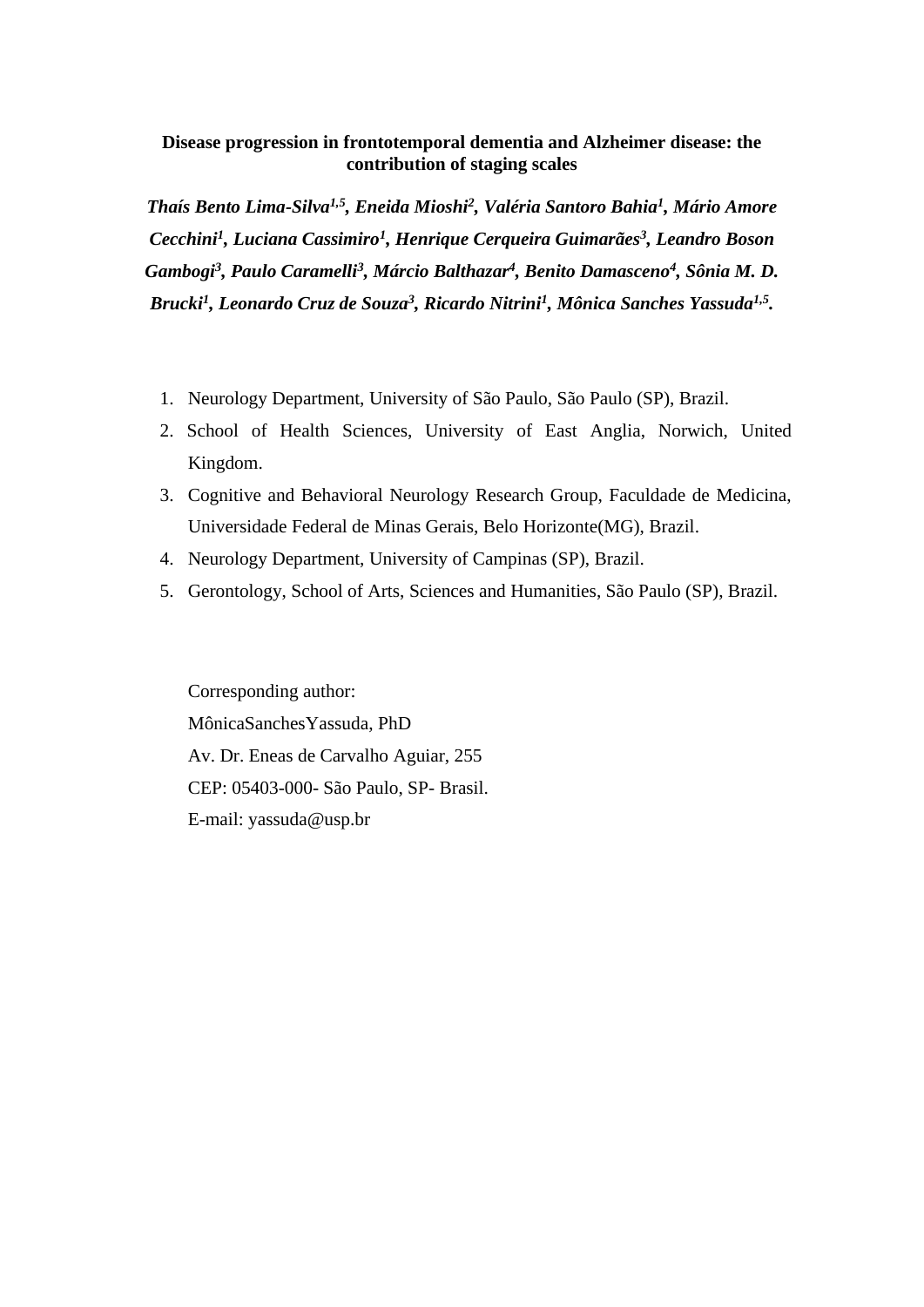#### **Abstract**

**Introduction:** There is a shortage of validated instruments to estimate disease progression in frontotemporal dementia (FTD). **Objectives:** To evaluate the ability of the FTD Rating Scale (FTD-FRS) to detect functional and behavioral changes in patients diagnosed with the behavioral variant of FTD (bvFTD), primary progressive aphasia (PPA) and Alzheimer disease (AD) after 12 months of the initial evaluation, compared to the Clinical Dementia Rating scale - frontotemporal lobar degeneration (CDR-FTLD) and the original Clinical Dementia Rating scale (CDR). **Methods:** The sample consisted of 70 individuals, aged 40+ years, with at least two years of schooling, 31 with the diagnosis of bvFTD, 12 with PPA (8 with semantic variant and 4 with non-fluent variant) and 27 with AD. The FTD-FRS, the CDR and the two additional CDR-FTLD items were completed by a clinician, based on the information provided by the caregiver with frequent contact with the patient. The Addenbrooke's Cognitive Examination-Revised (ACE-R) was completed by patients. After 12 months, the same protocol was applied. **Results:** The FTD-FRS, CDR-FTLD and CDR detected significant decline after 12 months in the three clinical groups (exception: FTD-FRS for PPA). The CDR was less sensitive to severe disease stages. **Conclusions**: The FTD-FRS and the CDR-FTLD are especially useful tools for dementia staging in AD and in the FTD spectrum.

**Key-words**: staging, dementia progression, frontotemporal lobar degeneration, frontotemporal dementia, behavioral variant, primary progressive aphasia.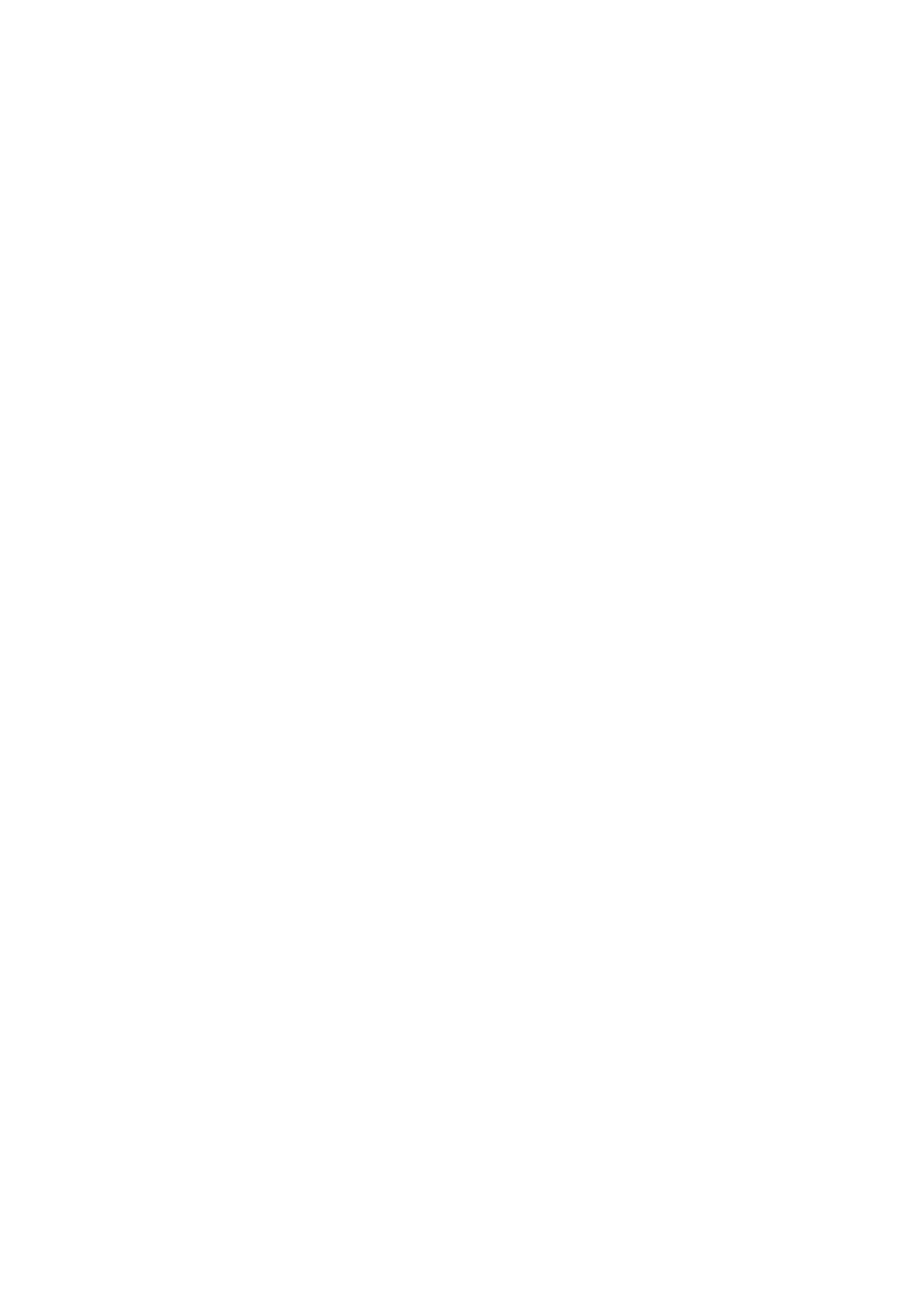# **Introduction**

Staging dementia is a vital aspect for the proper clinical management of affected patients. Staging may guide personalized care, as care needs change as the disease progresses. In addition, staging scales may document the impact of drugs with the potential to change the course of the underlying disorder.

Dementia staging scales usually assess typical symptoms of Alzheimer disease (AD). For instance, the Clinical Dementia Rating scale (CDR) has been used for more than two decades to document disease progression in  $AD^{1-3}$ . Although the CDR has brought significant contributions to the field, it has been found to be a limited staging tool for non-AD dementias. For example, the CDR failed to identify the severe stages of the behavioral variant of frontotemporal dementia (bvFTD), most likely because it does not include items probing the most frequent behavioral and functional symptoms within the spectrum of this disorder<sup>4</sup>. Other studies have shown that the CDR may not be able to identify decline in FTD<sup>5-6</sup>.

Given the need of instruments for FTD staging, Mioshi et al. $4$  developed and validated the FTD Rating Scale (FTD-FRS). The FTD-FRS was structured using items from the Disability Assessment Scale  $(DAD)^7$  and the Cambridge Behavioral Inventory  $(CBI)^{8, 9}$ , resulting in a 75-item questionnaire covering symptoms of behavioral disorders and functional disability. The new instrument was applied in a sample of 77 patients with FTD (bvFTD = 29; semantic variant Primary Progressive Aphasia - svPPA  $= 28$ ; agrammatic variant - aPPA  $= 20$ ), matched for age and duration of symptoms. After psychometric and construct validity analyses, the scale was reduced to  $30$  items<sup>1</sup>. In a 12-month follow up, the FTD-FRS was able to detect decline in all three FTD variants, with faster decline for patients with bvFTD.

The FTD-FRS has been translated and validated in other countries <sup>5, 6</sup>. Schubert et al. <sup>10</sup> have replicated the finding that patients with bvFTD show faster decline in the FTD-FRS, compared to other clinical groups, and suggested that neuropsychological evaluation alone may not distinguish the distinct trajectories of bvFTD and AD patients.

Other scales have been used to measure disease progression in FTD dementia subtypes. O'Connor et al.  $^{11}$  reported higher functional decline among patients with bvFTD when compared to svPPA using the CBI and the DAD. Compared to the baseline, patients with bvFTD had greater functional decline than patients with svPPA.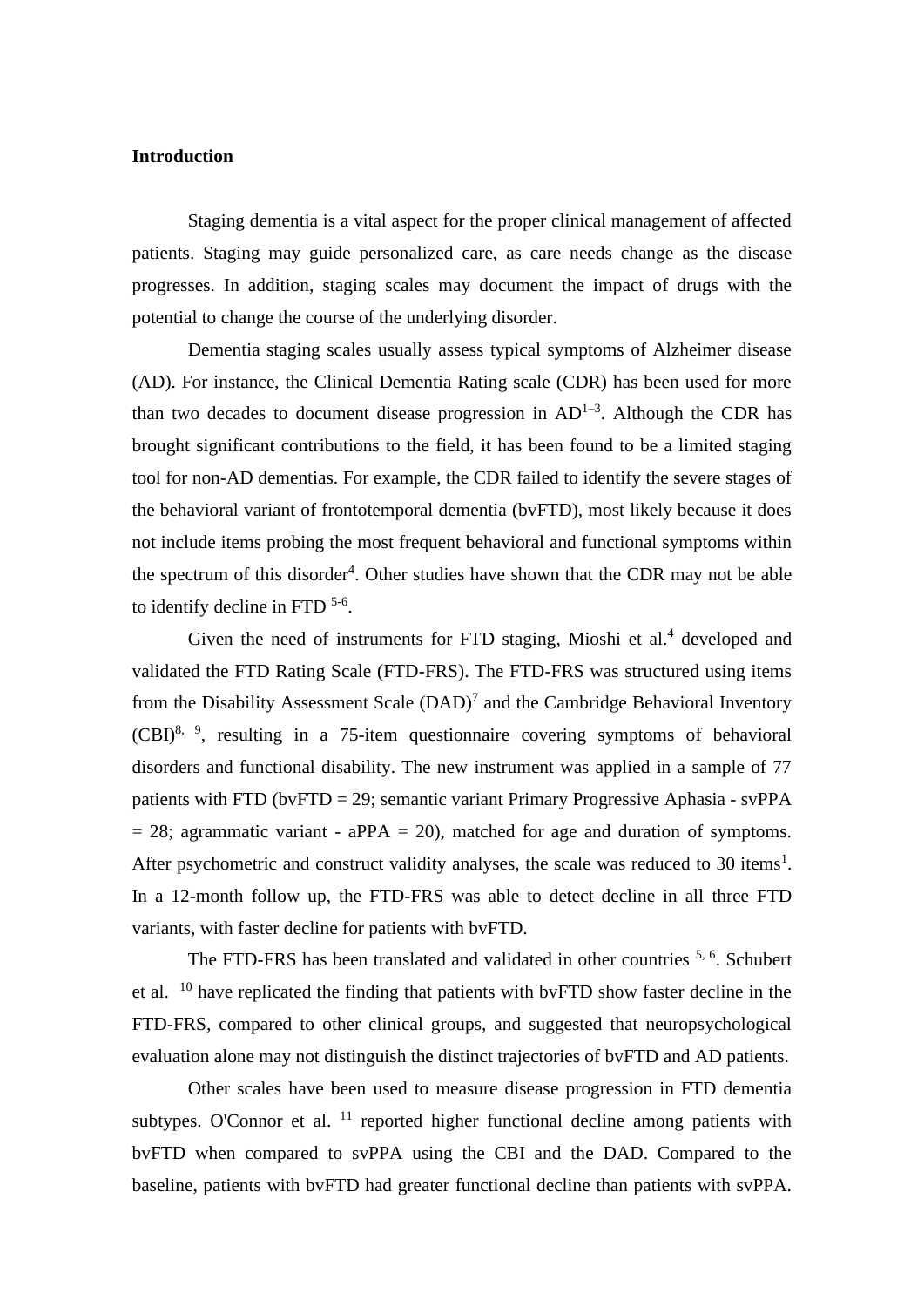Also, in 12 months, patients with bvFTD decreased in disinhibition and stereotyped behaviors and had higher appetite changes, whereas patients with svPPA had higher stereotyped behaviors.

In 2008, the CDR was extended to include typical symptoms of FTD. The CDR-FTLD scale, as it is known, seems to be effective in staging patients in the FTD spectrum<sup>12, 13</sup>. No previous study has compared directly the ability of different staging scales to capture disease progression in FTD and  $AD<sup>14</sup>$ .

Therefore, in the present study we aimed to investigate rates of disease progression in FTD and AD using three staging tools: the FTD-FRS, CDR-FTLD sum of boxes (CDR-FTLD- SOB) and the CDR sum of boxes (CDR- SOB), over a 12-month follow-up study. We hypothesized that the FTD-FRS and the CDR-FTLD would detect significant changes in the follow-up assessment of FTD patients that would not be detected by the CDR, as the two former scales include questions regarding specific FTD symptoms. As an additional aim, we tested whether global cognitive scales could also detect change over the 12-month follow-up.

# **Methods**

#### **Participants**

Databases from specialized university-based Neurology outpatient services were queried, and patients and their family caregivers were invited to take part in the study. Three specialist centres in Brazil were involved: Cognitive and Behavioral Neurology Group (GNCC-SP), of the University of São Paulo; Cognitive and Behavioral Neurology Group (GNCC-MG) of the Federal University of Minas Gerais and the outpatient services of the Department of Neurology of the State University of Campinas (UNICAMP).

A total of 70 individuals, comprising 31 diagnosed with bvFTD, 12 with PPA (8 semantic variant and 4 non-fluent variant), and 27 with AD were included in the study. Formal and informal caregivers who had frequent contact with the patient were interviewed in regard to the patient´s symptoms (see Supplementary Table 1 for the sociodemographic characteristics of the caregivers).

The FTD-FRS, the CDR and the CDR-FTLD items were filled out by the clinician based on the information provided by the caregivers for each item during a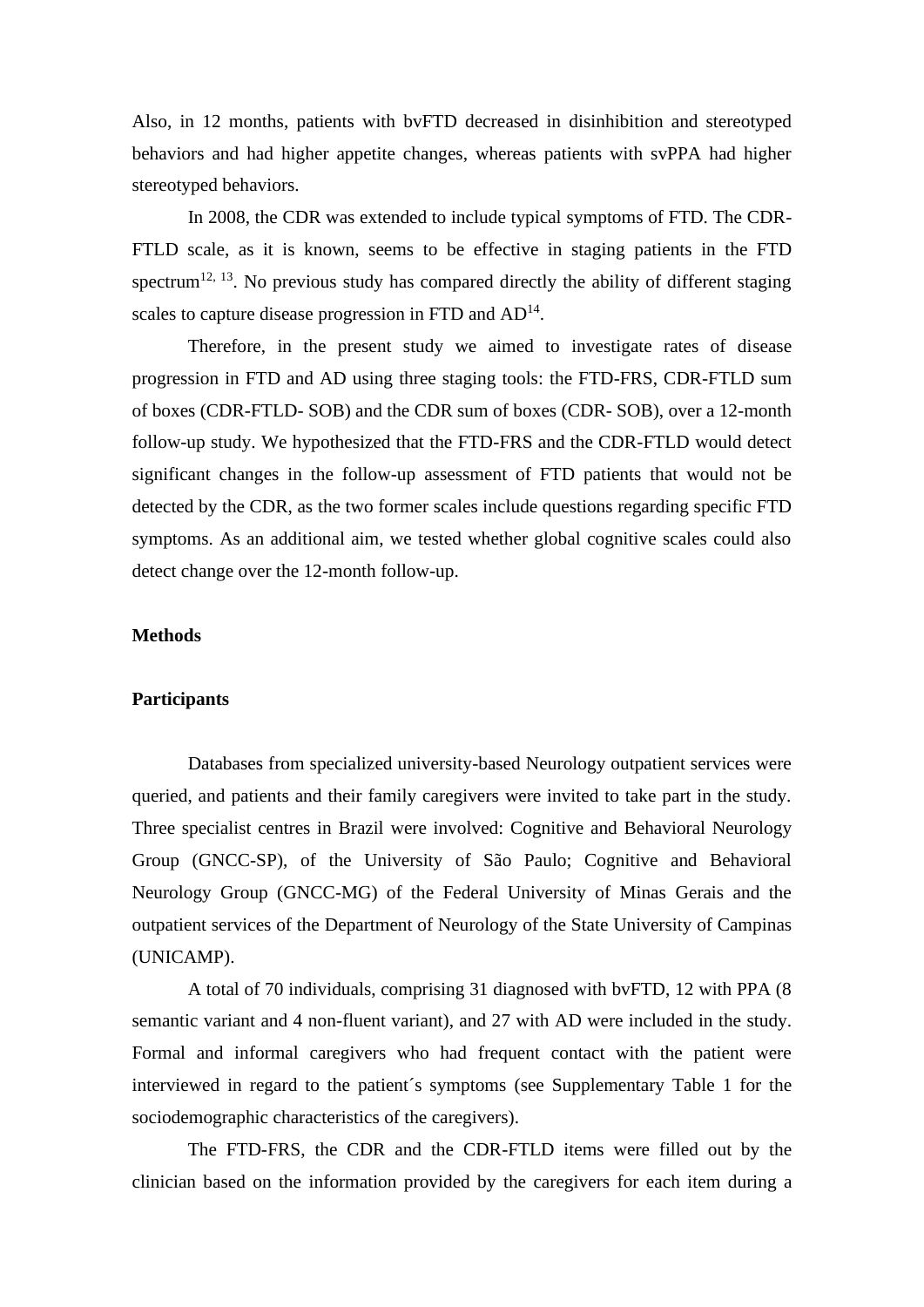clinical interview. The diagnosis of dementia was given by neurologists, based on clinical and cognitive assessments, laboratory and neuroimaging exams. Dementia was diagnosed based on the criteria from the Diagnostic and Statistical Manual 5<sup>th</sup> Edition  $(DSM-V)^{15}$ . International diagnostic criteria were employed for diagnosing probable bvFTD<sup>16</sup>. The National Institute on Aging- Alzheimer's Association- NIA/AA criteria were used for AD diagnosis<sup>17, 18</sup>. The most recent PPA criteria were used for diagnosing the semantic and non-fluent variants of FTD<sup>19</sup>.

Inclusion criteria for patients were age  $>40$  years, education  $>2$  years, CDR=0.5, 1 or 2, and presence of a caregiver who was involved in the daily routine of the patient; spending more than 8 hours/day with the patient. Individuals presenting with visual, auditory or motor deficits preventing them from understanding instructions or performing cognitive tasks; individuals with other uncontrolled clinical diseases (such as hypertension and diabetes); serious and debilitating psychiatric disorders such as major depression, schizophrenia, bipolar disorder; patients using unstable psychotropic drugs, clinical evidence or neuroimaging exam findings suggestive of vascular problems; dementias or etiologies other than FTD or AD, were excluded from the sample.

#### **Instruments**

# *Demographic Information*

Sociodemographic and clinical data, including age, income, years of education, marital status, general health status, comorbidities and use of medications was collected via questionnaires completed by caregivers.

#### *Cognitive assessment*

The Mini Mental State Exam (MMSE)<sup>20</sup> was administered at baseline and follow up  $21$ . MMSE maximum score is 30. The Addenbrooke's Cognitive Examination-Revised  $(ACE-R)^{22, 23, 24}$  was also administered at baseline and follow-up. The ACE-R maximum score is 100 points and the cognitive domains evaluated include: attention and orientation (18/100), memory (26/100), verbal fluency (14/100), language (26/100) and visuospatial ability  $(16/100)^{23}$ .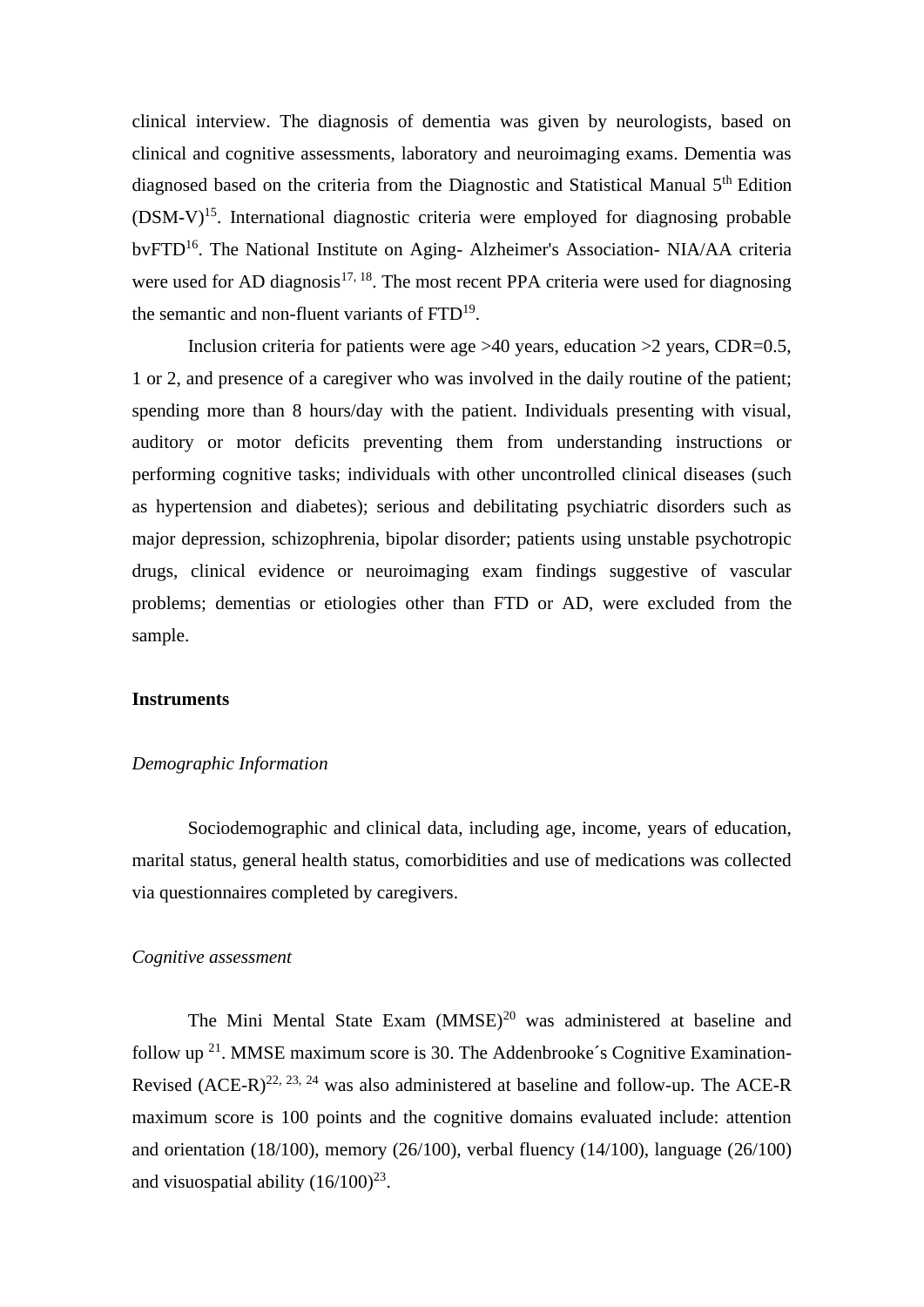# *Dementia staging scales*

The CDR<sup>9, 25</sup> assesses the domains of memory, orientation, judgment and problem solving, community affairs, home and hobbies, and personal care. The CDR-FTLD is an expanded version for the CDR scale and it assesses two additional domains: language and behavior<sup>12</sup>, which are tailored for FTD symptoms. During data collection, the clinician makes an evaluation of each domain with scores ranging from 0, 0.5, 1, 2 and 3, and a general evaluation of the dementia stage is made using this same gradation. In the present study, the CDR and the CDR-FTLD scores refer to the sum of the scores of each domain, sum of boxes, that ranges from 0 to 18 for the CDR and from 0 to 24 for the CDR-FTLD. The CDR and CDR-FTLD scores will refer to the sum of boxes of each scale in the remaining parts of this study, unless stated otherwise. We chose to analyze the sum of boxes, instead of the global categorical score, because the sum of boxes might better reflect minor changes between the two assessment points.

The FTD-FRS detects dementia severity through a combination of decline in functional abilities (e.g. ability to use a telephone, ability to manage medications, eating behaviors), as well as neuropsychiatric symptomatology (e.g. loss of affection, impulsivity) <sup>1, 6</sup>. The answer options for each question are: always = 0, sometimes = 0 and never  $= 1$ . The score for each item is added and divided by the number of questions (ranging from 0 to 30) answered by the interviewee, thus generating a percentage that is subsequently converted to a logarithmic score ranging from 5.39 (normal) to - 6.66 severe/advanced, available in a table provided by the authors who validated the scale<sup>1, 6</sup>.

# **Ethics**

An informed consent form was filled out by caregivers. This study was approved by the Ethics Committee from the University of São Paulo School of Medicine (protocol number 311.601). The study was conducted in compliance with international ethical standards expressed in the Declaration of Helsinki.

#### **Data Analysis**

The Kolmogorov-Smirnov tests indicated that the MMSE, ACE-R, FTD-FRS, CDR-FTLD and CDR did not follow a normal distribution. In the cross-sectional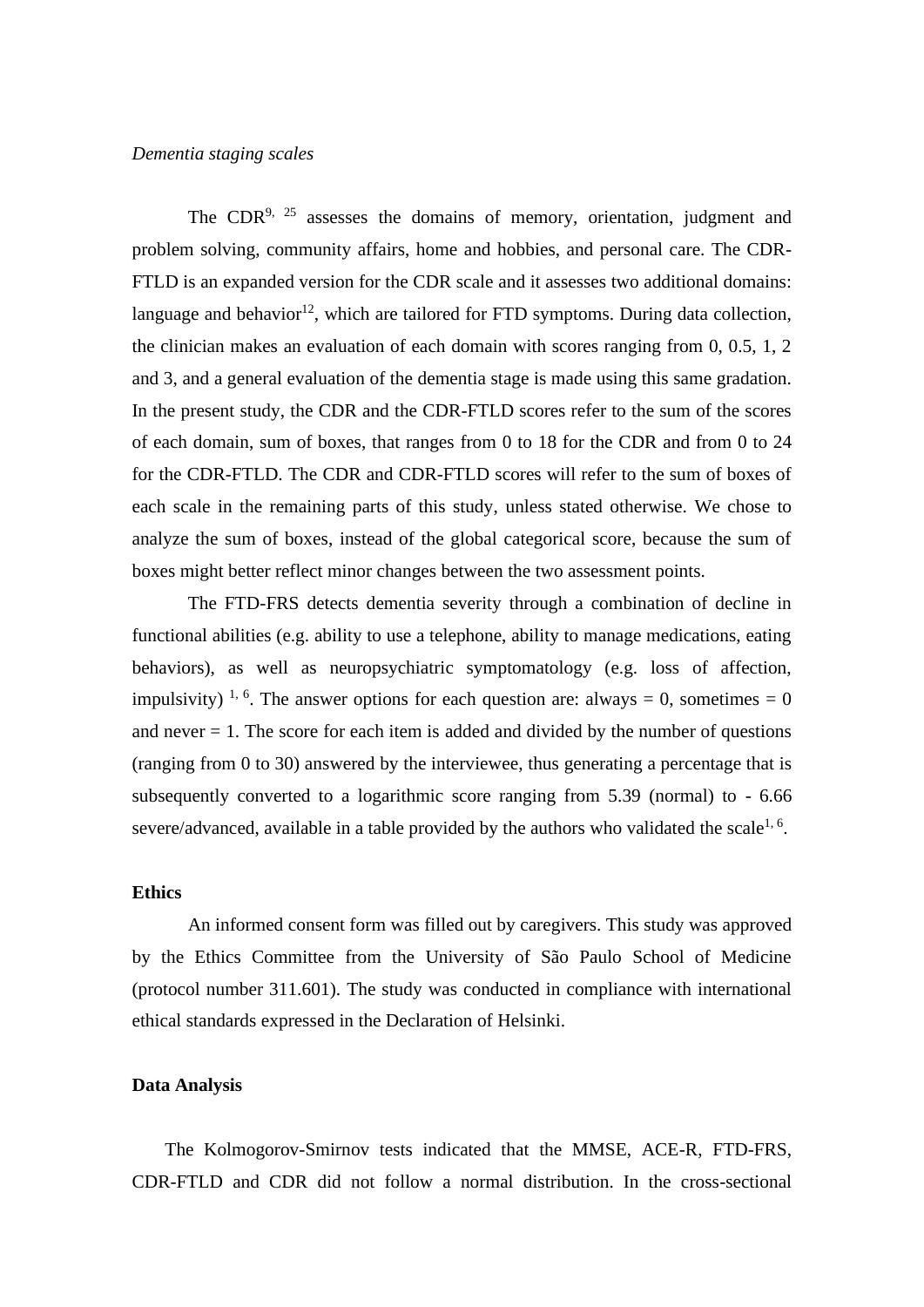analysis at baseline, the Chi-square test was used to compare the categorical variables and the Kruskall-Wallis test was used to compare the continuous variables among the three diagnostic groups. Multiple comparisons were conducted when the Kruskall-Wallis test was significant.

In the longitudinal analyses, we used the Wilcoxon signed-rank test (Z statistic) to compare the means of the ACE-R, MMSE, CDR-FTLD and CDR, and the FTD-FRS logarithmic scores. This statistical test evaluates if the means of the studied sample differ between baseline and follow-up, and the higher the Z value, the greater the difference between the mean scores in the two assessments.

The data were entered in the Epidata Program version 3.1. to create the database mask. For statistical analyses, SPSS v.17.0 and Statistica v. 7.0 were used. The significance level adopted for the statistical tests was 5%, with p-value <0.05.

#### **Results**

Table 1 shows the sociodemographic characteristics of the sample at baseline. Participants with AD were significantly older than those with bvFTD and PPA, and AD patients had fewer years of formal education than those with PPA. The clinical groups were statistically equivalent as to the categorical classification of the CDR.

#### *Insert Table 1*

Table 2 shows results for the cognitive scales (ACE-R and MMSE) and for the three staging scales (FTD-FRS, CDR-FTLD, CDR) at baseline and follow-up. Cognitive and staging scales documented significant decline after 12 months. One AD patient was lost to follow-up. The FTD-FRS did not detect significant decline in the PPA group (Table 2 and Figure 1). Effect size analyses suggested higher decline among bvFTD and PPA patients than AD (with the exception of the CDR-FTLD score).

*Insert Table 2 Insert Figure 1*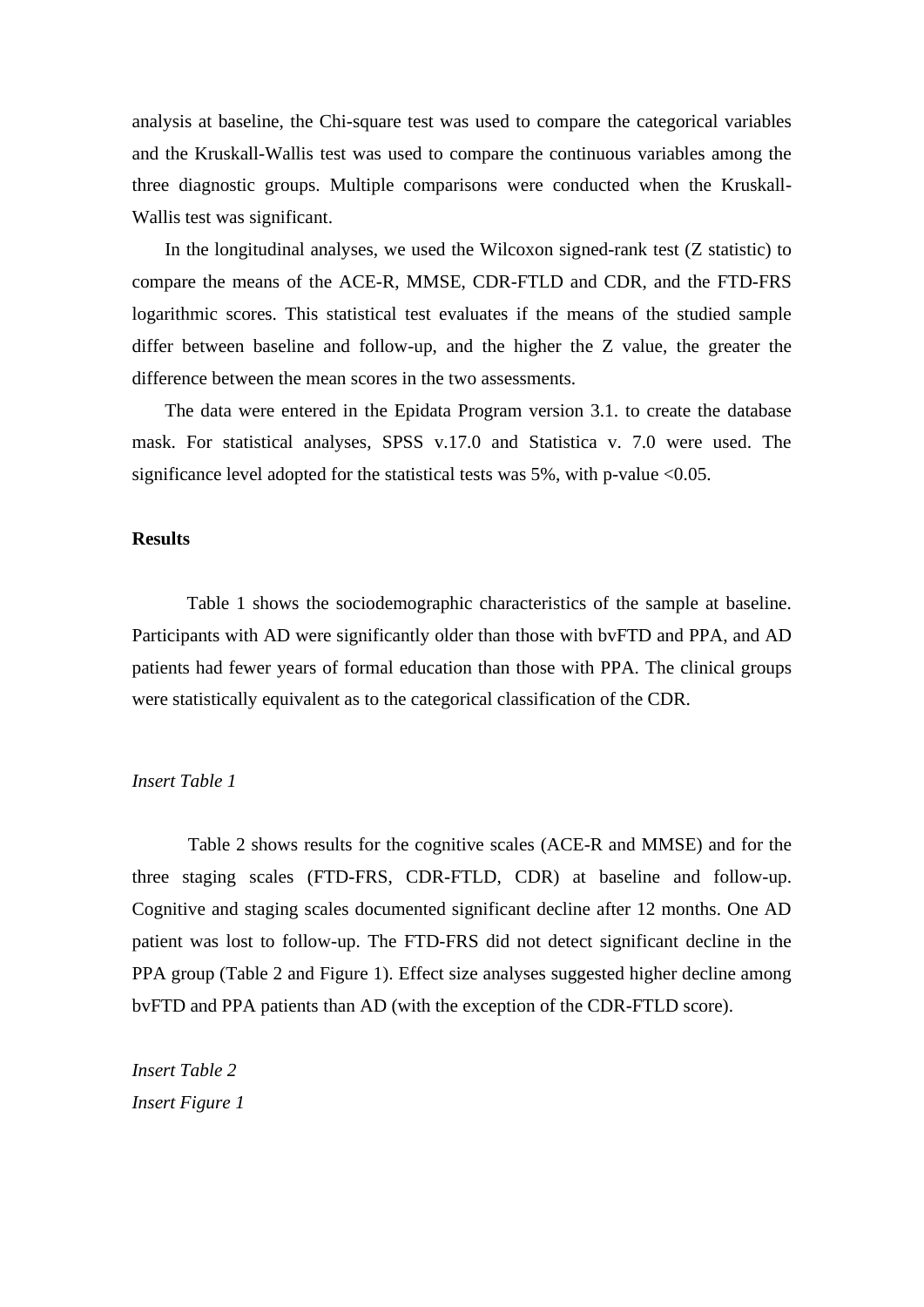For illustrative purposes, Figure 2 shows the percentage of patients in each severity level of the staging tools at baseline and 12-month follow up for each diagnostic group. Figure 2 indicates that a large percentage of participants are classified as severe or very severe by the FTD-FRS and the CDR-FTLD. In contrast, when the original CDR score is assigned a severity label, a smaller percentage of patients fall into these categories (i.e., a larger percentage are categorized as moderate or mild). Supplementary Tables 2 to 5 report the corresponding CDR-FTLD scores at each FTD-FRS severity level, for baseline and follow-up, for the total sample and for each diagnostic group.

# *Insert Figure 2*

# **Discussion**

The present study aimed to directly compare three staging scales in their ability to detect disease progression in bvFTD, PPA and AD. We observed that all three scales, as well as the MMSE and the ACE-R, documented disease progression in the 12-month follow up. The CDR seemed less sensitive to the severe stages of the diseases (Figure 2). The study presents new and relevant information as direct comparisons of staging scales in longitudinal studies are rare.

Staging scales for dementia, such as the CDR, are considered robust assessments to characterize and track the course of AD symptoms compared to measures of functional or cognitive performance<sup>25</sup>. However, there are concerns whether the CDR may be used to stage  $FTD<sup>1</sup>$ . In the present study, the  $FTD$ -FRS and the CDR-FTLD seemed to detect the more severe stages of bvFTD, as a relevant proportion of patients that were classified as very mild and mild by the CDR were classified as being in the moderate or severe stages, according to the FTD-specific scales (FTD-FRS, CDR-FTLD).

These findings are in line with Mioshi et al.<sup>4</sup> and Turró-Garriga et al.<sup>5</sup> who also identified a larger number of patients in more severe dementia stages using the FTD-FRS, compared to the CDR. Lima-Silva et al. <sup>6</sup>, in a cross-sectional study, observed that a sample of 12 patients with bvFTD, classified by the CDR as mild, were classified by the FTD-FRS as moderate or severe.

Although clinical groups in the present study did not differ according to CDR scores at baseline, FTD-FRS scores suggested patients with bvFTD were in more severe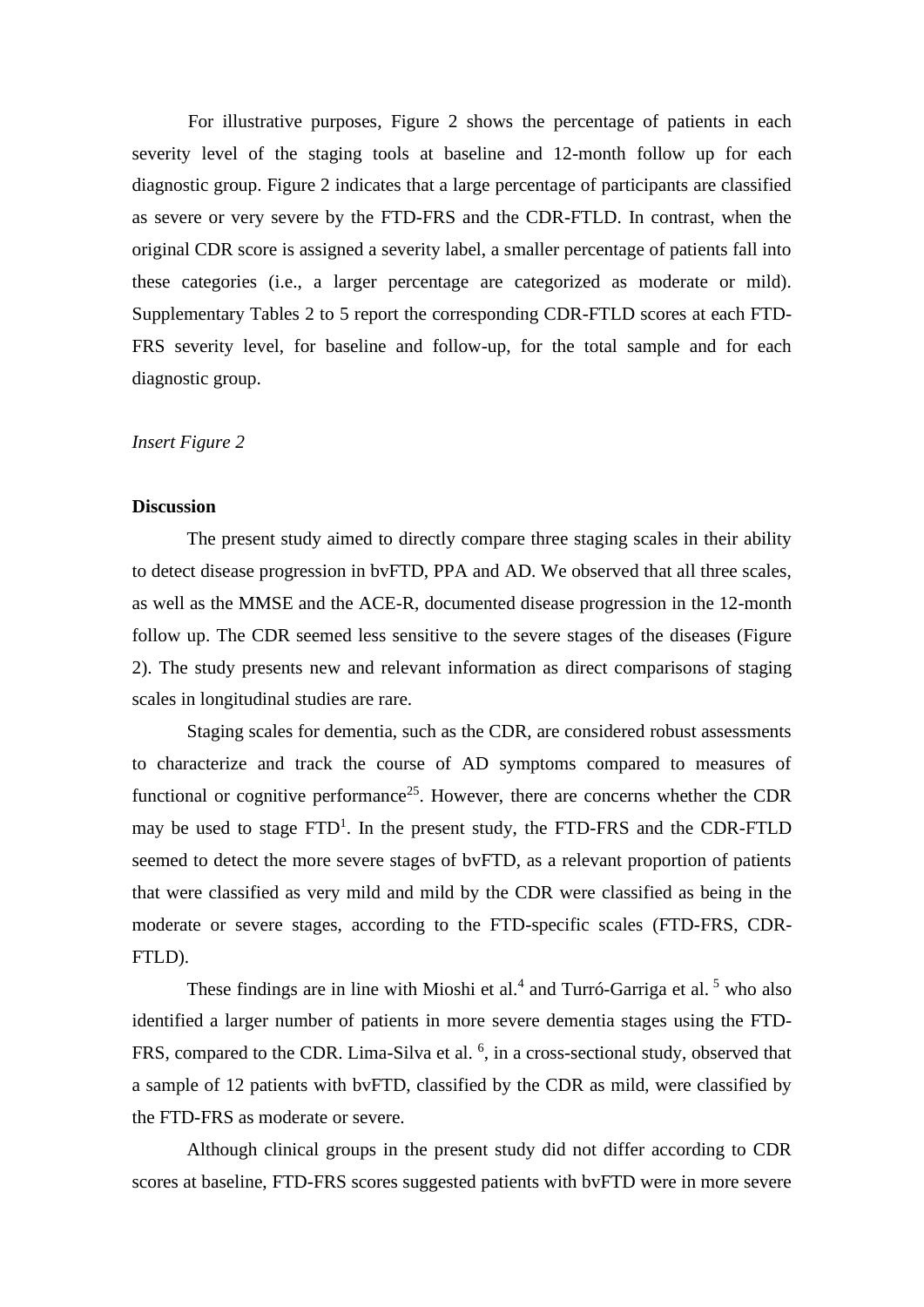disease stages compared to the other diagnostic groups. These findings are in agreement with previous studies, which used the DAD and FTD-FRS, respectively<sup>7, 8</sup>. Deutsch et al. <sup>27</sup>, in a cross-sectional study with 20 patients with bvFTD and 20 with AD, observed that the bvFTD group had greater functional and cognitive impairment, greater presence of neuropsychiatric symptoms, and a higher level of disease severity assessed by the CDR-FLTD. These findings suggest that scales including FTD specific symptoms may better characterize disease stage in dementias of the FTD spectrum.

It is necessary to note that the assessment strategy of each instrument may have had an influence on present findings. The CDR and the CDR-FTLD offer a response anchor with five options  $(0, 0.5, 1, 2, 3)$ , whereas the FTD-FRS offers only three options (always  $= 0$ , sometimes  $= 0$  and never  $= 1$ ), and the 0 score indicates that the symptom may be present with varying frequencies. Therefore, the FTD-FRS may overestimate mild symptoms and generate a higher percentage of more severe cases. These differences among assessment tools highlight the value of follow-up data, as they may elucidate how each instrument may capture change. Effect size analyses may also add relevant information, as seen in Table 2.

The follow-up analyses revealed that the three staging scales (FTD-FRS, CDR-FTLD, CDR) showed significant decline from baseline in all diagnostic groups. The FTD-FRS failed to identify significant disease progression in PPA, but the results were close to statistical significance. This may be due to the fact that the PPA sample was smaller, thus reducing statistical power. Alternatively, this finding may be related to the fact that the FTD-FRS does not include items probing specifically on language difficulties. However, the PPA group showed, from baseline to follow up, a score change in this scale that approached significance in mean and SE, respectively, -0.30 (0.89) and -1.61 (0.70), with a large effect size, indicating an important decline.

Mioshi et al.  $4$ , using the CDR and the FTD-FRS, concluded that the FTD-FRS was more sensitive to assess the clinical changes in patients with  $FTD<sup>4</sup>$ . In the followup data of the present study, according to z-score values (Figure 1), patients with bvFTD seemed to decline more significantly, than patients with PPA and AD, in both FTD-FRS and CDR-FTLD. Our findings corroborate the findings from O'Connor et al. <sup>8</sup>, with a four-year follow-up of a sample of patients diagnosed with FTD variants, when the bvFTD group presented the highest rate of decline in the DAD  $\text{8}$ . In general, longitudinal studies with patients with FTD are still scarce and have reached different conclusions as to the rate of decline  $27-30$ .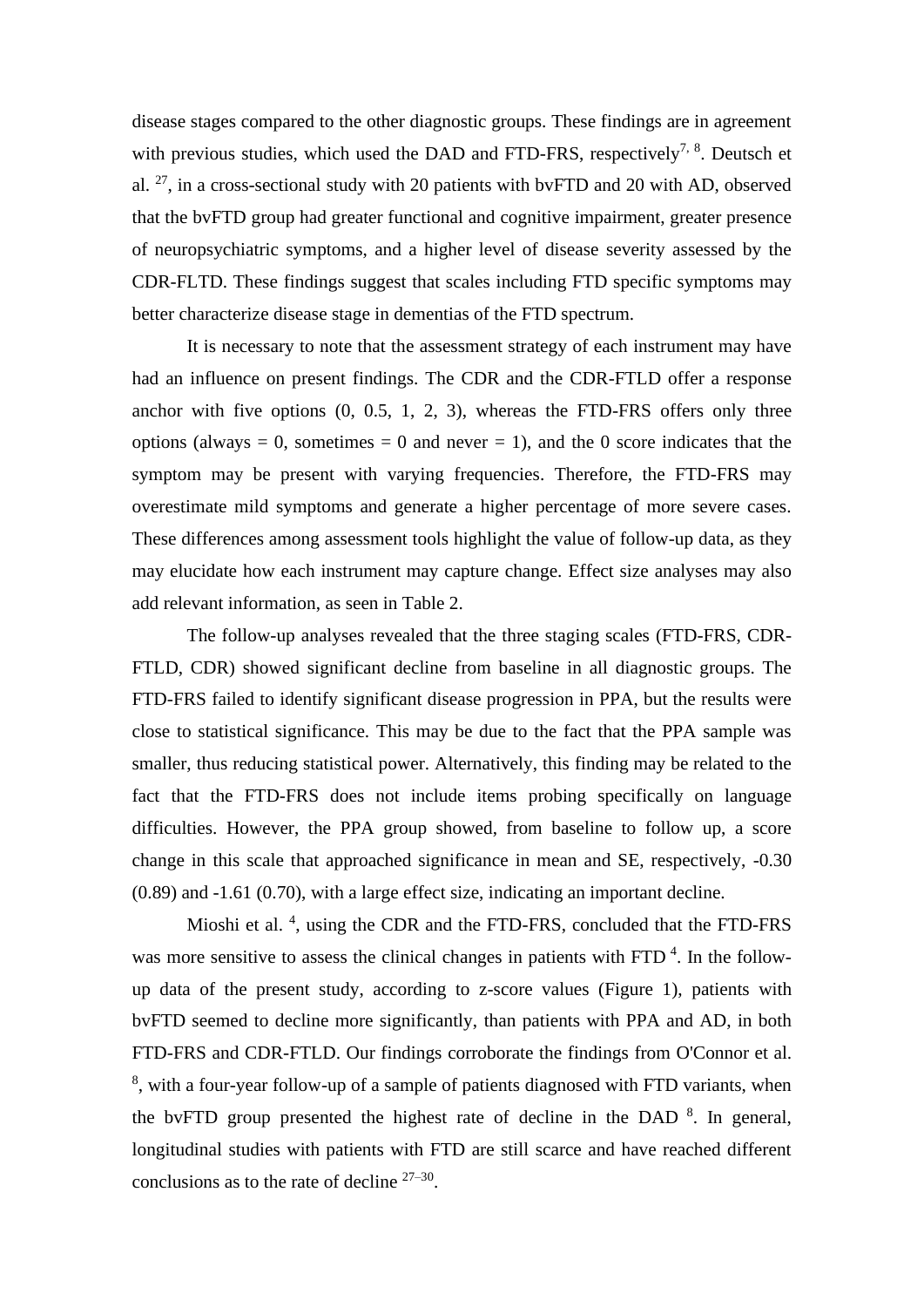Our study confirms that bvFTD may progress at a faster pace than other dementias, in agreement with Mioshi et al.  $32$  and Wicklund et al.  $33$ . A recent study characterized the longitudinal changes in 161 patients with bvFTD ( $n = 77$ ) and the semantic ( $n = 45$ ) and non-fluent ( $n = 39$ ) variants of PPA. Declines in functional and neuropsychological measures, as well as frontal and temporal cortical volumes and white matter microstructure, were detected in all groups. Changes in imaging parameters were significantly correlated with change, and explained a substantial portion of variance, in most clinical measures  $34$ . The slower progression in semantic variant PPA, also observed in our study (tentatively due to small sample size), is in line with the prolonged survival shown in a consecutive series of  $100$  patients<sup>35</sup>.

The present analyses suggest that cognitive tests can also detect disease progression. Our findings support Schubert et al.<sup>7</sup>, who found decline in cognitive and staging scores of patients with bvFTD and AD at the three-year follow-up evaluation. Follow-up studies focusing on cognitive scores have been conducted in small samples using the MMSE  $36,37$  and have suggested that in one year there was significant decline in MMSE scores in patients with FTD.

Among the limitations of the study, we shall mention the small sample of patients with PPA, In addition, we highlight that the fact that the PPA variants were not separated in the analyses is an important limitation, as each variant has particular clinical, genetic markers and progression rates, according to previous literature data<sup>19</sup>. Therefore, future studies on clinical trajectories in PPA should include larger samples of each variant. Also, a 12-month follow up may be too short for studying dementia progression, although the investigated tools were able to detect significant change in this period.

In summing up, we conclude that the FTD-FRS, CDR-FTLD and the CDR are useful tools in dementia management. Although cognitive tests were able to capture change in 12 months, staging based on cognitive scores may be limited, as they are heavily dependent on language skills. In addition, cognitive cutoff scores may be inadequate for staging dementia in developing countries, because of the influence of education, which may vary greatly. Therefore, scales such as the FTD-FRS may provide a better understanding of progression in FTD by showing which skills are impaired at the beginning and in later stages of the disorder. This information may aid in care management and rehabilitation efforts.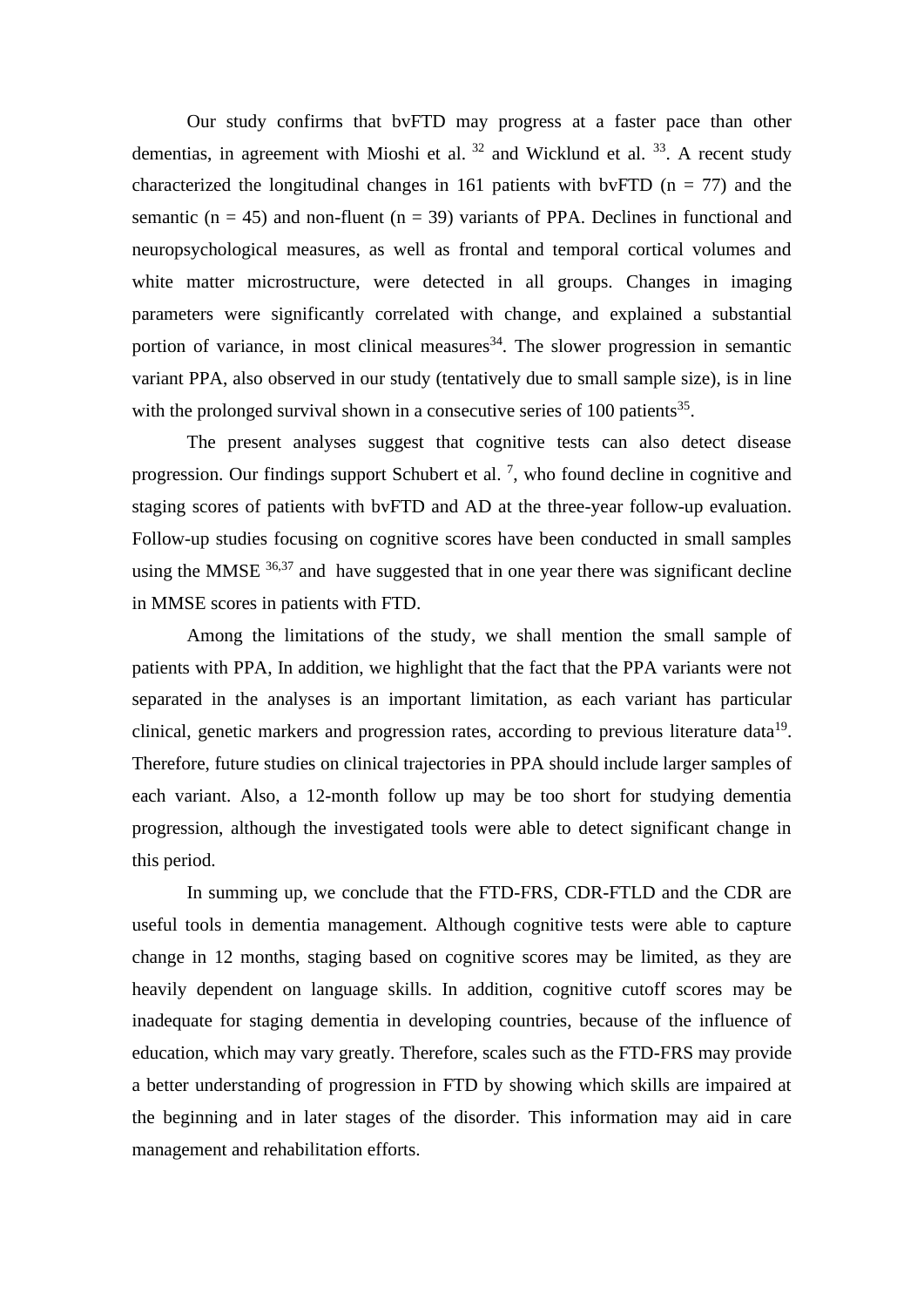# **Funding**

This project was supported by the São Paulo Research Foundation (FAPESP) grant number: 11/04804-1, Conselho Nacional de Desenvolvimento Científico e Tecnológico (CNPq), grant number: 151684/2014-6 and by Coordenação de Aperfeiçoamento de Pessoal de Nível Superior (CAPES), grant number: 88881.131619/2016-01.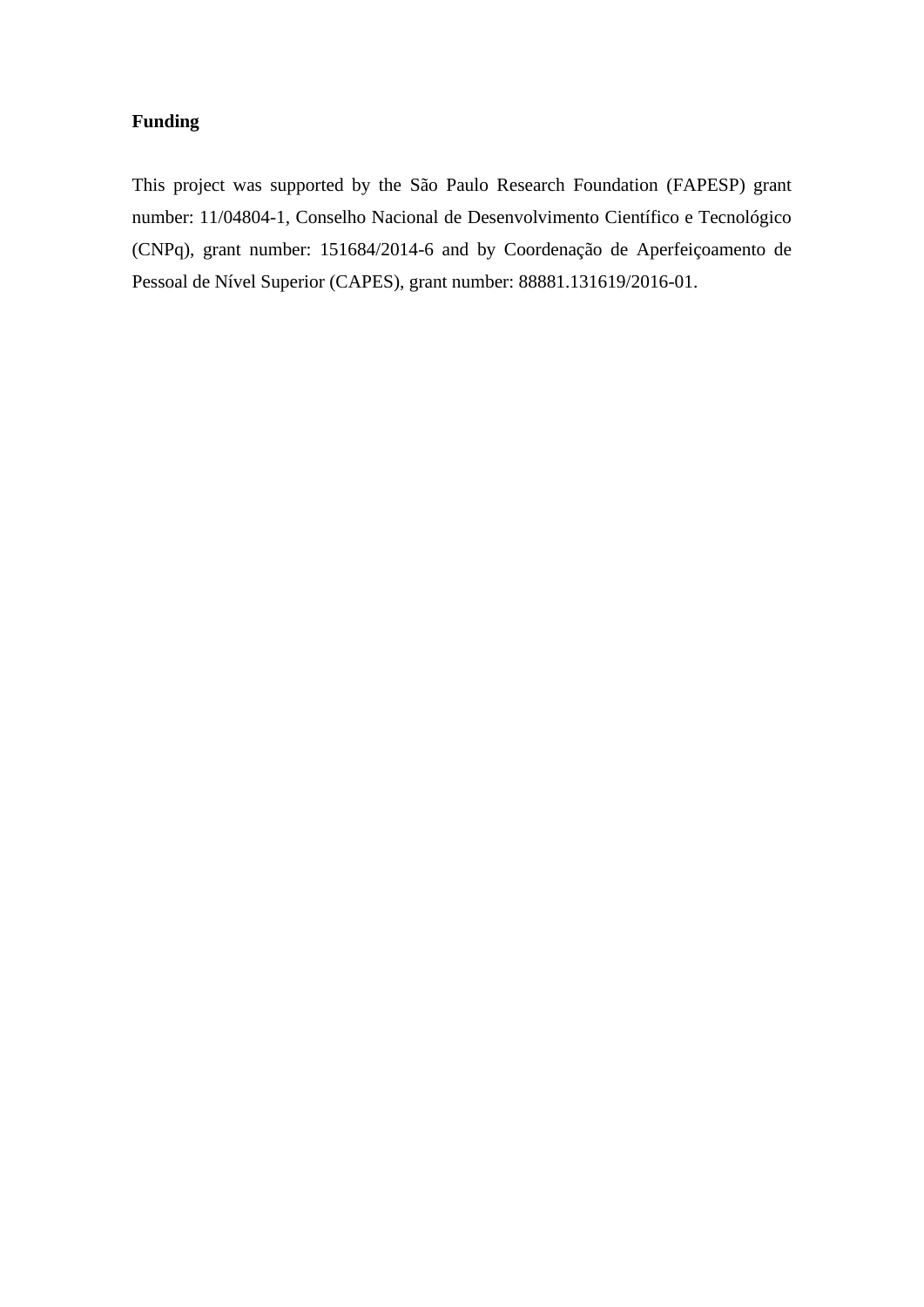# **References**

- 1. Morris JC. The Clinical Dementia Rating (CDR): Current version and scoring rules. Neurology 1993;43:2412-4. doi: 10.1212/WNL.43.11.2412-a;.
- 2. Hallikainen I, Hänninen T, Fraunberg M, et al. Progression of Alzheimer's disease during a three-year follow-up usin. The CERAD-NB total score: Kuopio ALSOVA study. Int Psychogeriatrics 2003;25:1335-44. doi: 10.1017/S1041610213000653.
- 3. Nourhashémi F, Ousset PJ, Gillette-Guyonnet S, et al. A 2-year follow-up of 233 very mild (CDR 0.5) Alzheimer's disease patients (REAL.FR cohort). Int J Geriatr Psychiatry 2008;23:460-5. doi: 10.1002/gps.1904.
- 4. Mioshi E, Hsieh S, Savage S, et al. Clinical staging and disease progression in frontotemporal dementia. Neurology, 2010;74:1591-7. doi: 10.1212/WNL.0b013e3181e04070.
- 5. Turró-Garriga O, Hermoso Contreras C, Olives Cladera J, et al. Adaptation and validation of a Spanish-language version of the Frontotemporal Dementia Rating Scale (FTD-FRS). Neurol 2017;32:290-299. doi: 10.1016/j.nrleng.2015.12.002.
- 6. Lima-Silva TB, Bahia VS, Carvalho VA, et al. Translation, cross-cultural adaptation and applicability of the Brazilian version of the Frontotemporal Dementia Rating Scale (FTD-FRS). Dement Neuropsychol 2013;7:387-396.. doi: 10.1590/S1980-57642013DN74000006.
- 7. Gauthier L, Gauthier S. Assessment of functional changes in Alzheimer's disease. Neuroepidemiology 1990;9:183-8. doi: 10.1159/000110771.
- 8. Wedderburn C, Wear H, Brown J, et al. The utility of the Cambridge Behavioural Inventory in neurodegenerative disease. J Neurol Neurosurg Psychiatry, 2008;79:500-3. doi: 10.1136/jnnp.2007.122028.
- 9. Wear HJ, Wedderburn CJ, Mioshi E, et al. The Cambridge Behavioural Inventory revised. Dement Neuropsychol 2008;2: 102–107. doi: 10.1590/S1980- 57642009DN20200005.
- 10. Schubert S, Leyton CE, Hodges JR, et al. Longitudinal Memory Profiles in Behavioral-Variant Frontotemporal Dementia and Alzheimer's Disease. J Alzheimer's Dis 2016;51:775-82. doi: 10.3233/JAD-150802.
- 11. O'Connor CM, Clemson L, Hornberger M, et al. Longitudinal change in everyday function and behavioral symptoms in frontotemporal dementia. Neurol Clin Pract 2016;6: 419–428. doi: 10.1212/CPJ.0000000000000264.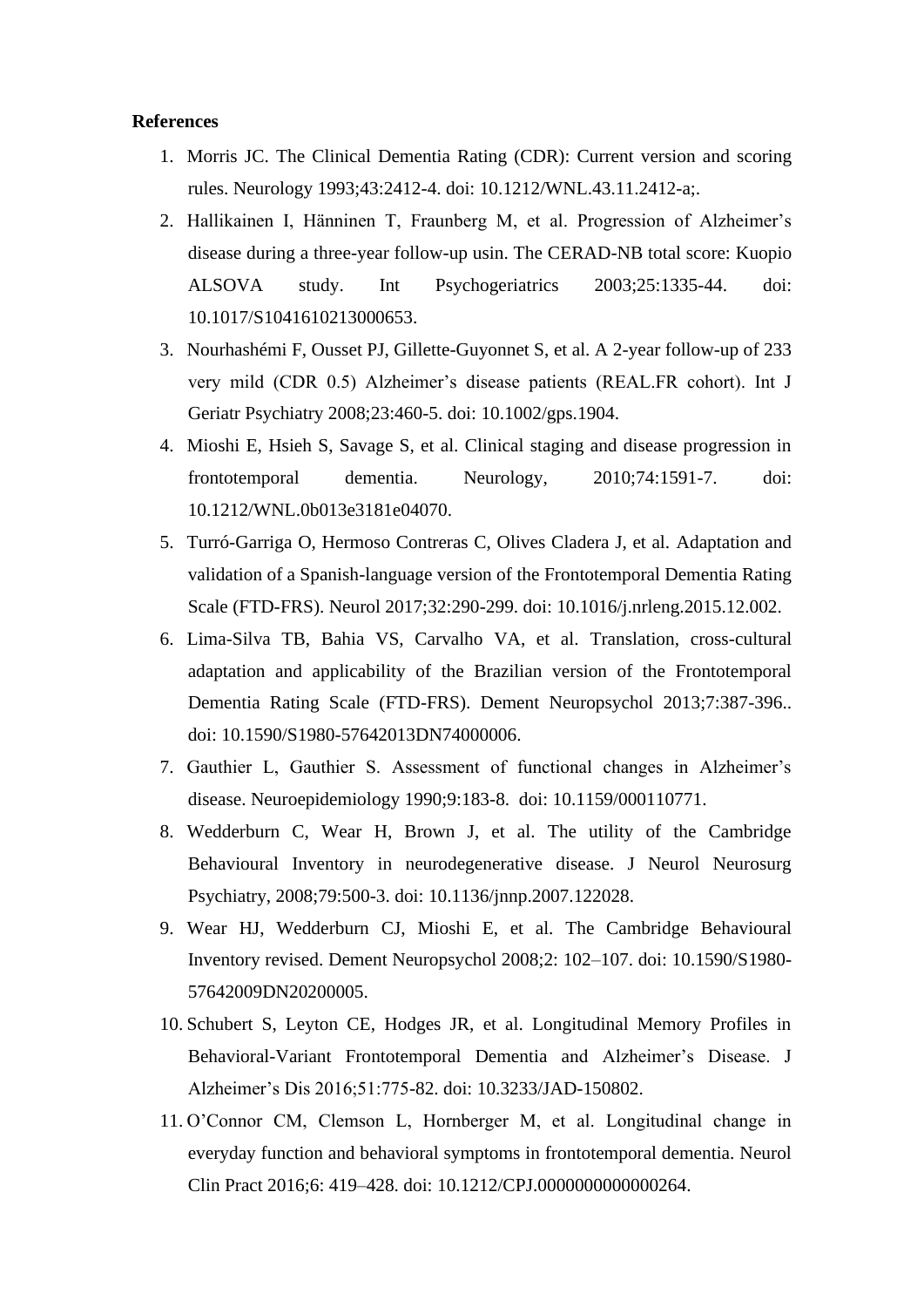12. Knopman DS, Kramer JH, Boeve BF, Caselli RJ, Graff-Radford NR, Mendez MF, Miller BL, Mercaldo N. [Development of methodology for conducting clinical](https://www.ncbi.nlm.nih.gov/pubmed/18829698)  [trials in frontotemporal lobar degeneration.](https://www.ncbi.nlm.nih.gov/pubmed/18829698) Brain. 2008 Nov;131(Pt 11):2957-68.

- 13. Knopman DS, Weintraub S, Pankratz VS. Language and behavior domains enhance the value of the clinical dementia rating scale. Alzheimer's Dement 2011;7: 293–299. doi: 10.1016/j.jalz.2010.12.006.
- 14. Mioshi E, Flanagan E, Knopman D. Detecting clinical change with the CDR-FTLD: differences between FTLD and AD dementia. Int J Geriatr Psychiatry 2017;32:977-982. doi 10.1002/gps.4556.
- 15. American Psychiatric Association. Diagnostic and Statistical Manual of Mental Disorders DMS V. 2013. doi: 10.1176/appi.books.9780890425596.744053.
- 16. Rascovsky K, Hodges JR, Knopman D, et al. Sensitivity of revised diagnostic criteria for the behavioural variant of frontotemporal dementia. Brain 2011;34:2456-77. doi 10.1093/Brain/Awr179.
- 17. McKhann GM, Knopman DS, Chertkow H, et al. The diagnosis of dementia due to Alzheimer's disease: Recommendations from the National Institute on Aging-Alzheimer's Association workgroups on diagnostic guidelines for Alzheimer's disease. Alzheimer's and Dementia 2011;7:263-9. doi: 10.1016/j.jalz.2011.03.005.
- 18. Frota NAF, Nitrini R, Damasceno BP, et al. Criteria for the diagnosis of Alzheimer's disease: Recommendations of the Scientific Department of Cognitive Neurology and Aging of the Brazilian Academy of Neurology. Dement Neuropsychol 2011;5:146-152. doi: 10.1590/S1980- 57642011DN05030002.
- 19. Gorno-Tempini ML, Hillis AE, Weintraub S, et al. Classification of primary progressive aphasia and its variants. Neurology 2011;76:1006-14. doi: 10.1212/WNL.0b013e31821103e6.
- 20. Folstein MF, Folstein SE, McHugh PR. 'Mini-mental state'. A practical method for grading the cognitive state of patients for the clinician. J Psychiatr Res 1975;12: 189–198.
- 21. Brucki SMD, Nitrini R, Caramelli P, et al. Suggestions for utilization of the mini-mental state examination in Brazil. Arq Neuro-Psiquiatr 2003;61: 777–781.
- 22. Mioshi E, Dawson K, Mitchell J, et al. The Addenbrooke's Cognitive Examination Revised (ACE-R): a brief cognitive test battery for dementia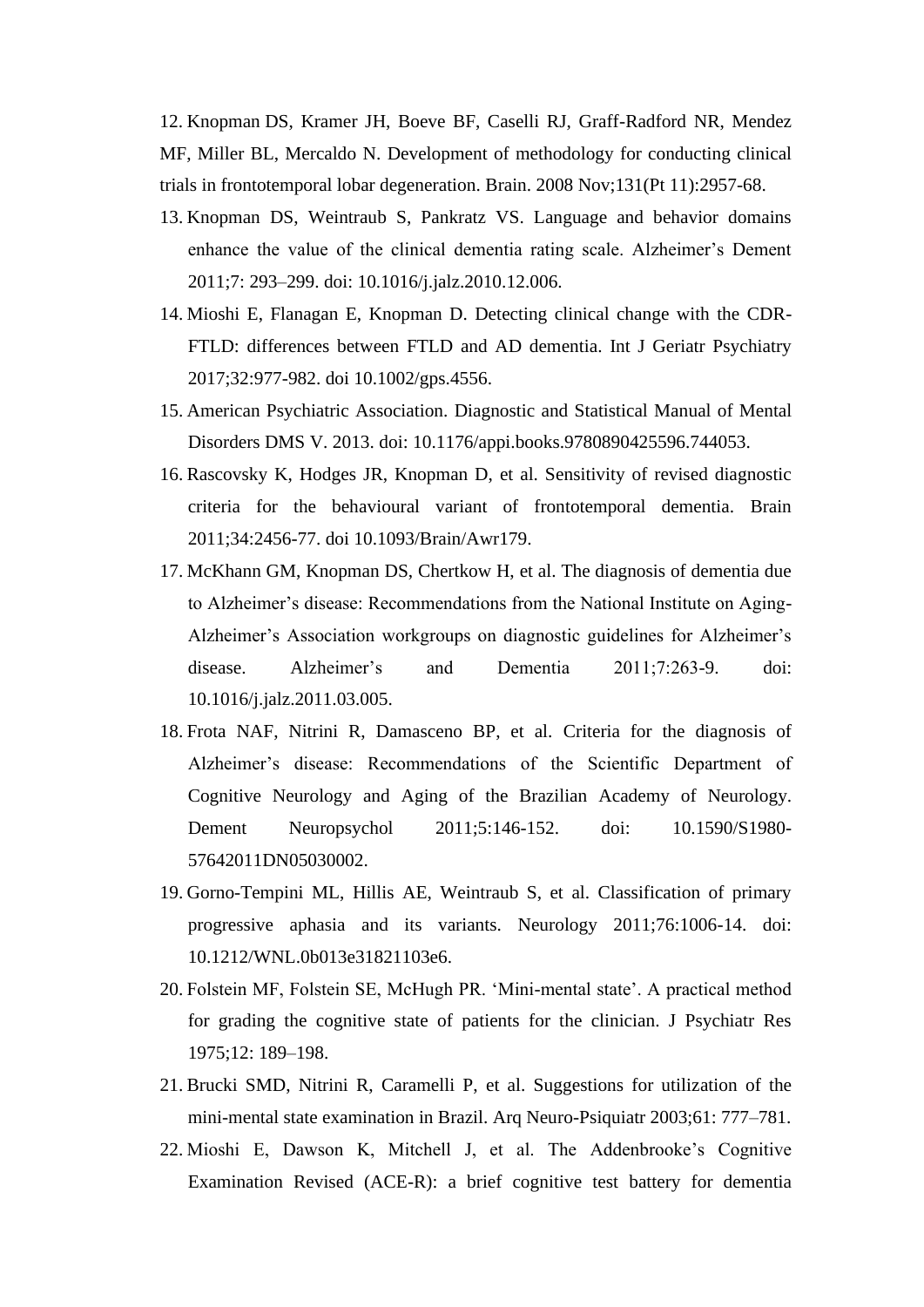screening. Int J Geriatr Psychiatry 2006;21: 1078–1085.

- 23. Carvalho VA, Barbosa MT, Caramelli P. Brazilian version of the addenbrooke cognitive examination-revised in the diagnosis of mild Alzheimer disease. Cogn Behav Neurol 2010;23:8-13. doi: 10.1097/WNN.0b013e3181c5e2e5.
- 24. César KG, Yassuda MS, Porto FHG, Brucki SMD, Nitrini R.. Addenbrooke's cognitive examination-revised: normative and accuracy data for seniors with heterogeneous educational level in Brazil. Int Psychogeriatr. 2017;29(8):1345- 1353.doi: 10.1017/S1041610217000734.
- 25. Fagundes Chaves ML, Camozzato AL, Godinho C, et al. Validity of the clinical dementia rating scale for the detection and staging of dementia in Brazilian patients. Alzheimer Dis Assoc Disord 2007;21:210-7. doi: 10.1097/WAD.0b013e31811ff2b4.
- 26. Reisberg B. Global measures: Utility in defining and measuring treatment response in dementia. Int Psychogeriatrics 2007;19:421-56. doi: 10.1017/S1041610207005261.
- 27. Deutsch MB, Liang LJ, Jimenez EE, et al. Are we comparing frontotemporal dementia and Alzheimer disease patients with the right measures? Int Psychogeriatrics 2016;28:1481-5. doi: 10.1017/S1041610216000582.
- 28. Le Rhun E, Richard F, Pasquier F. Natural history of primary progressive aphasia. Neurology 2005;65:887-91.. doi: 10.1212/01.wnl.0000175982.57472.84.
- 29. Onyike CU, Diehl-Schmid J. The epidemiology of frontotemporal dementia. Int Rev Psychiatry 2013;25:130-7. doi: 10.3109/09540261.2013.776523.
- 30. Seelaar H, Rohrer JD, Pijnenburg YAL, et al. Clinical, genetic and pathological heterogeneity of frontotemporal dementia: A review. Journal of Neurology 2011;82:476-86, Neurosurgery and Psychiatry. doi: 10.1136/jnnp.2010.212225.
- 31. Hodges JR, Davies R, Xuereb J, et al. Survival in frontotemporal dementia. Neurology 2003;6:349-54. doi: 10.1212/01.WNL.0000078928.20107.52.
- 32. Wicklund AH, Johnson N, Rademaker A, et al. Profiles of decline in activities of daily living in non-Alzheimer dementia. Alzheimer Dis Assoc Disord 2007;21:8-13. doi: 10.1097/WAD.0b013e3180324549.
- 33. Mioshi E, Hodges JR. Rate of change of functional abilities in frontotemporal dementia. Dement Geriatr Cogn Disord 2009;28:419-26. doi: 10.1159/000255652.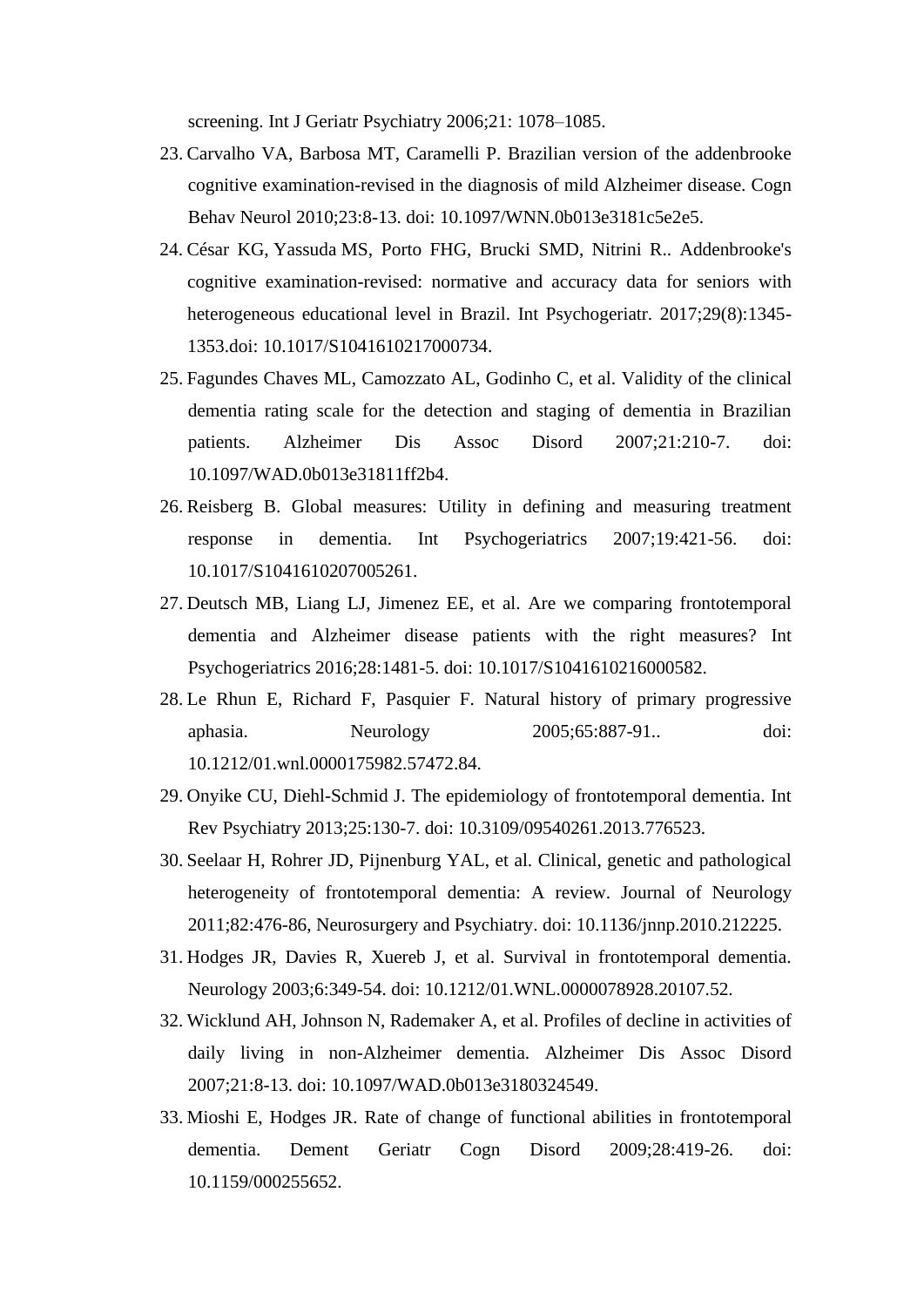- 34. Staffaroni AM, Ljubenkov PA, Kornak J, Cobigo Y, et al., Longitudinal multimodal imaging and clinical endpoints for frontotemporal dementia clinical trials. Brain, Volume 142, (2), 2019, 443–459. Doi: 10.1093/brain/awy319
- 35. Hodges JR, Mitchell J, Dawson K, et al. Semantic dementia: Demography, familial factors and survival in a consecutive series of 100 cases. Brain 2010;133:300-6. doi: 10.1093/brain/awp248.
- 36. Pasquier F, Richard F, Lebert F. Natural history of frontotemporal dementia: comparison with Alzheimer's disease. *Dementia and Geriatric Cognitive Disorders*, 2004;17, 253–257.
- 37. Chow T, Hynan L. and Lipton, A. MMSE scores decline at a greater rate in frontotemporal degeneration than in AD. *Dementia and Geriatric Cognitive Disorders*, 2006; 22, 194-199.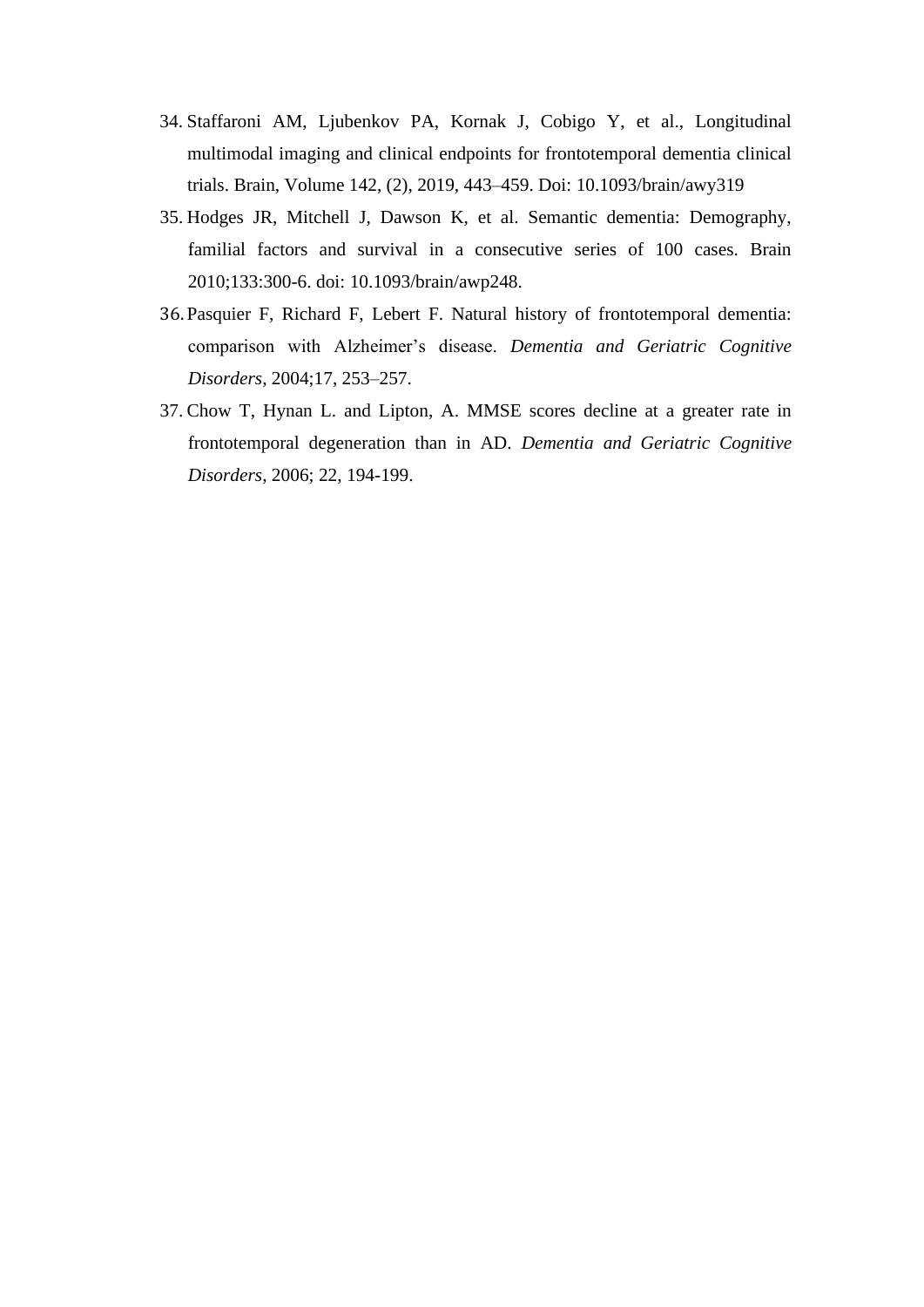|                                                                                            |             | $b\nu FTD$ (n=31)               |             | $PPA(n=12)$                     |             | $AD(n=27)$                      |             |
|--------------------------------------------------------------------------------------------|-------------|---------------------------------|-------------|---------------------------------|-------------|---------------------------------|-------------|
| <b>Variables</b>                                                                           | <b>Mean</b> | <b>Standard</b><br><b>Error</b> | <b>Mean</b> | <b>Standard</b><br><b>Error</b> | <b>Mean</b> | <b>Standard</b><br><b>Error</b> | p-value     |
| Age $(50-87 \text{ years})$                                                                | 66.94       | $(1.66)$ <sup>†</sup>           | 61.42       | $(1.69)$ <sup>†</sup>           | 74.15       | $(1.77)$ # $\ddagger$           | ${<}0,001*$ |
| Schooling (2-21 years)                                                                     | 11.74       | (0.82)                          | 14.33       | $(1.27)$ †                      | 9.26        | $(0.86)$ $\ddagger$             | $0.007 *$   |
| Sex (% women)                                                                              |             | 41.67<br>41.94                  |             |                                 | 62.96       | $0.228**$                       |             |
| Marital status<br>(% married)                                                              | 51.60‡      |                                 | 55.60#†     |                                 | 100‡        |                                 | $0.012**$   |
| CDR category $(\%)$                                                                        |             |                                 |             |                                 |             |                                 | $0.091**$   |
| 0.0                                                                                        |             | 0.00                            |             | 8.33                            |             | 3.70                            |             |
| 0.5                                                                                        |             | 25.81                           |             | 0.00                            |             | 40.74                           |             |
| 1.0                                                                                        |             | 54.84                           |             | 66.67                           |             | 44.44                           |             |
| 2.0                                                                                        | 19.35       |                                 | 25.00       |                                 | 11.11       |                                 |             |
| $CDR - sum$ of boxes                                                                       | 5.90        | (0.50)                          | 7.04        | (0.97)                          | 5.74        | 0.45                            | $0.432*$    |
| <b>Note:</b> bvFTD = behavioral variant frontotemporal dementia, PPA = primary progressive |             |                                 |             |                                 |             |                                 |             |
| aphasia, $AD = Alzheimer$ disease, $CDR = Clinical$ Dementia Rating scale.                 |             |                                 |             |                                 |             |                                 |             |

**Table 1.** Sociodemographic description of the sample stratified by clinical group at baseline.

\*Kruskal-Wallis test: H ( 2, N= 70) =1,677237 p =0,432.

\*\*Results of χ2 test.

#Differ from bvFTD.

‡Differ from PPA.

†Differ from AD.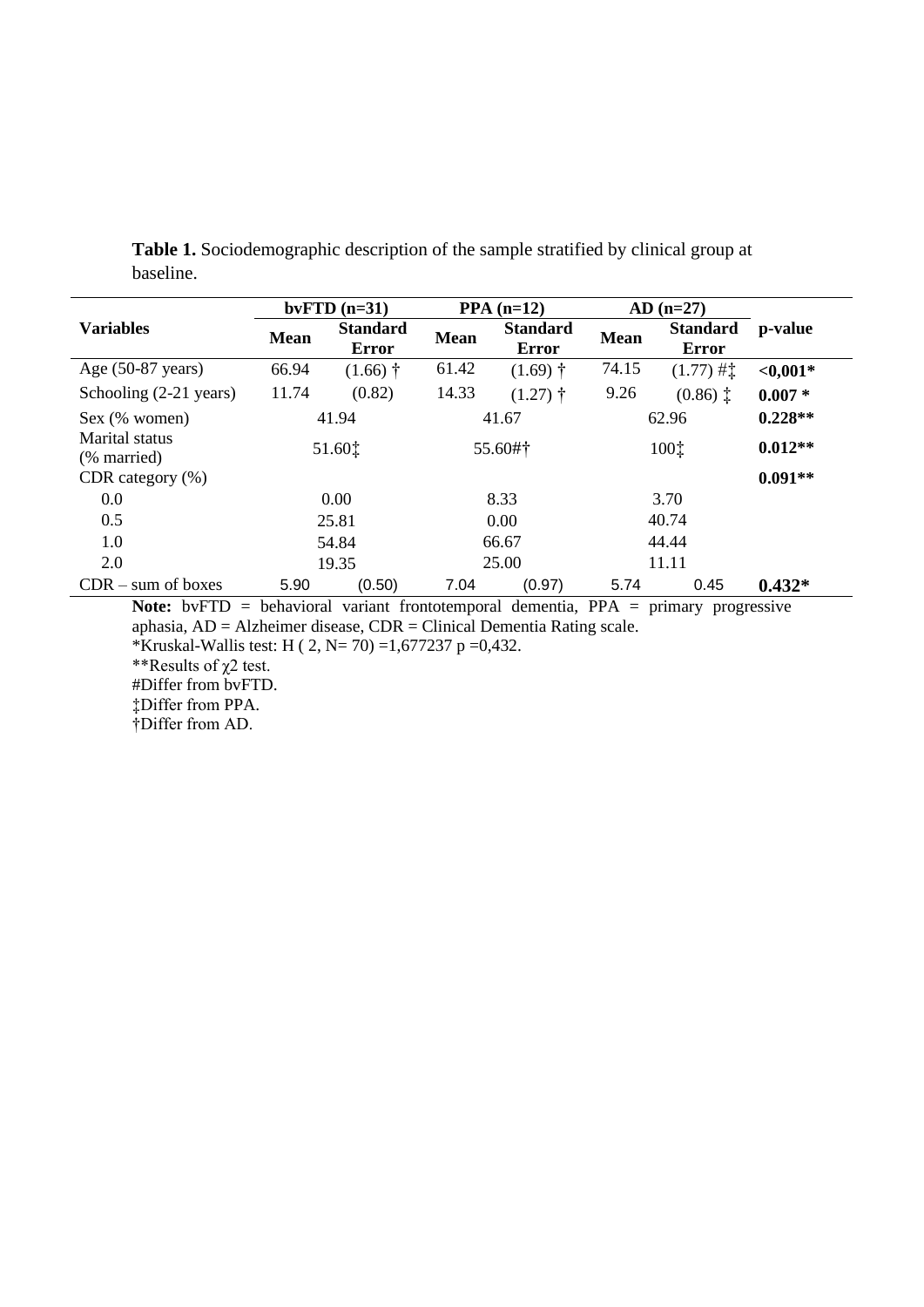

**Figure 1**. Changes in the FTD-FRS, CDR-FTLD sum of boxes and CDR sum of boxes for the clinical groups at baseline and 12-month follow up.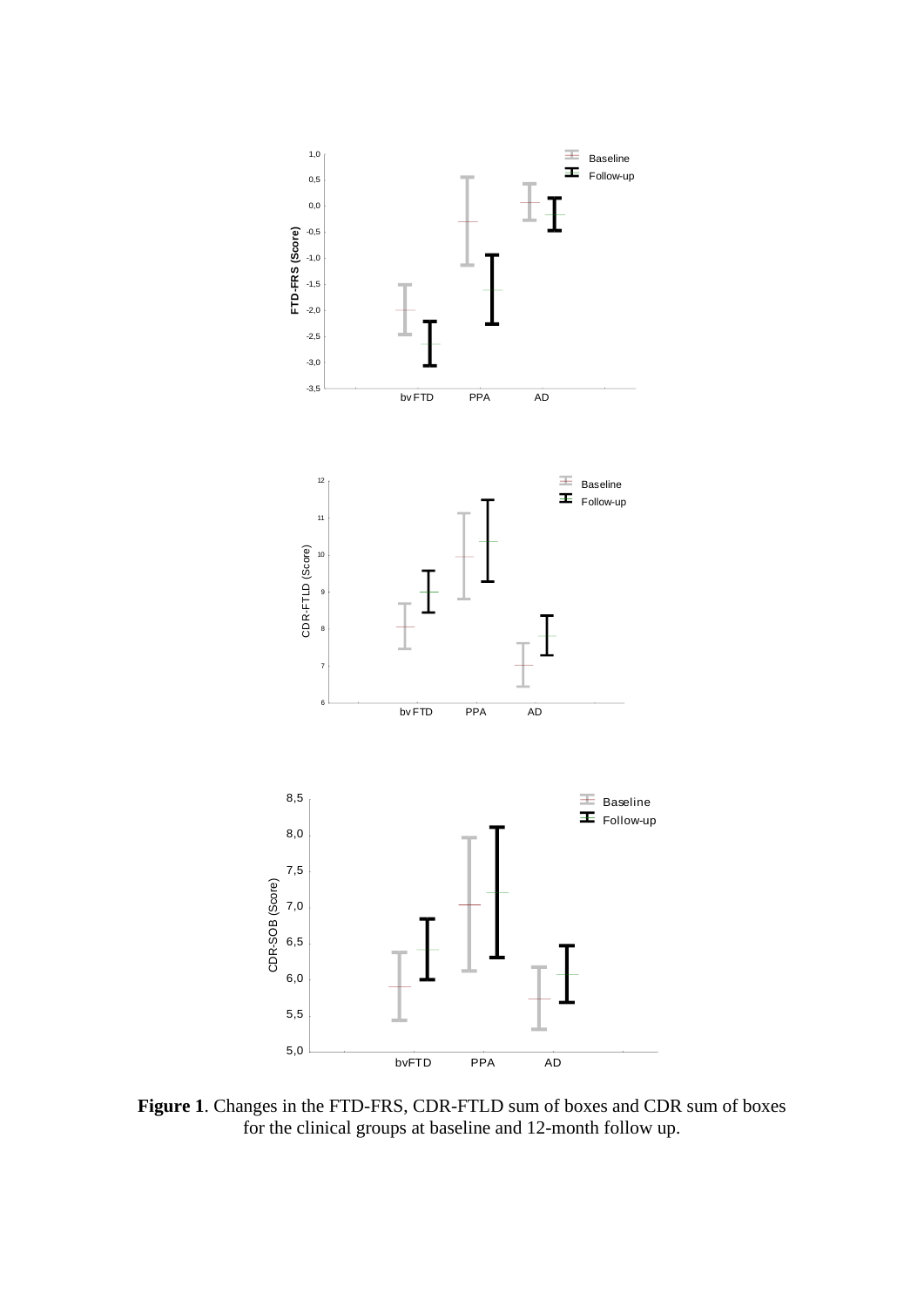| <b>Variables</b> | bvFTD $(n=31)$       |                       |                 | $PPA(n=12)$          | $AD(n=27)$           |                      |  |
|------------------|----------------------|-----------------------|-----------------|----------------------|----------------------|----------------------|--|
|                  | <b>Baseline</b>      | <b>Follow-up</b>      | <b>Baseline</b> | <b>Follow-up</b>     | <b>Baseline</b>      | <b>Follow-up</b>     |  |
| <b>ACE-R</b>     | 71.71 (3.09)         | 68.70 (2.80)          | 65.75(4.53)     | 65.50 (4.22)         | 67.09(2.39)          | 66.64(2.21)          |  |
|                  | $Z = 3.180$          | $p=0.001$             | $Z=1.992$       | $p=0.046$            | $Z = 2.023$          | $p = 0.043$          |  |
|                  |                      | Effect size = $0.571$ |                 | Effect size= $0.575$ |                      | Effect size= $0.389$ |  |
| <b>MMSE</b>      | 23.61 (0.94)         | 22.13(0.89)           | 23.75 (1.35)    | 21.80(0.95)          | 23.09 (0.72)         | 22.64(0.75)          |  |
|                  | $Z = 2.803$          | $p=0.005$             | $Z = 2.201$     | $p=0.028$            | $Z = 2.028$          | $p=0.042$            |  |
|                  |                      | Effect size= $0.503$  |                 | Effect size= $0.635$ | Effect size= $0.390$ |                      |  |
| <b>FTD-FRS</b>   | $-1.99(0.50)$        | $-2.65(0.45)$         | $-0.30(0.89)$   | $-1.61(0.70)$        | 0.07(0.37)           | $-016(0.33)$         |  |
|                  | $Z = 2.856$          | $p=0.004$             | $Z=1.820$       | $p=0.069$            | $Z = 2.201$          | $p=0.028$            |  |
|                  |                      | Effect size= $0.513$  |                 | Effect size= $0.525$ | Effect size= $0.424$ |                      |  |
| <b>CDR-FTLD</b>  | 8.06(0.65)           | 9.00(0.59)            | 9.96(1.22)      | 10.38(1.16)          | 7.02(0.62)           | 7.81(0.56)           |  |
|                  | $Z = 3.408$          | $p=0.001$             | $Z=2.023$       | $p=0.043$            | $Z = 3.180$          | $p=0.001$            |  |
|                  | Effect size= $0.612$ |                       |                 | Effect size= $0.584$ | Effect size= $0.612$ |                      |  |
| <b>CDR</b>       | 5.90(0.50)           | 6.42(0.44)            | 7.04 (0.97)     | 7.21(0.95)           | 5.74(0.45)           | 6.07(0.41)           |  |
|                  | $Z = 3.059$          | $p=0.002$             | $Z=1.826$       | $p=0.068$            | $Z = 2.665$          | $p=0.007$            |  |
|                  |                      | Effect size= $0.549$  |                 | Effect size= $0.527$ | Effect size= $0.513$ |                      |  |

**Table 2.** Means and standard errors for cognitive and staging scales at baseline and 12-month follow-up.

**Note:** Z and p-level of Wilcoxon Matched Pairs Test.

Effect Size: According to Cohen's classification of effect sizes: 0.1 (small effect), 0.3 (moderate effect) and 0.5 and above (large effect).

bvFTD = behavioral variant frontotemporal dementia, PPA = primary progressive aphasia, AD = Alzheimer disease,

ACE-R/Total indicates Addenbrooke cognitive examination-revised; MMSE, mini-mental state exam; FTD-FRS, frontotemporal dementia rating scale; CDR-FTLD=clinical dementia rating scale for frontotemporal lobar degeneration; CDR = Clinical Dementia Rating scale.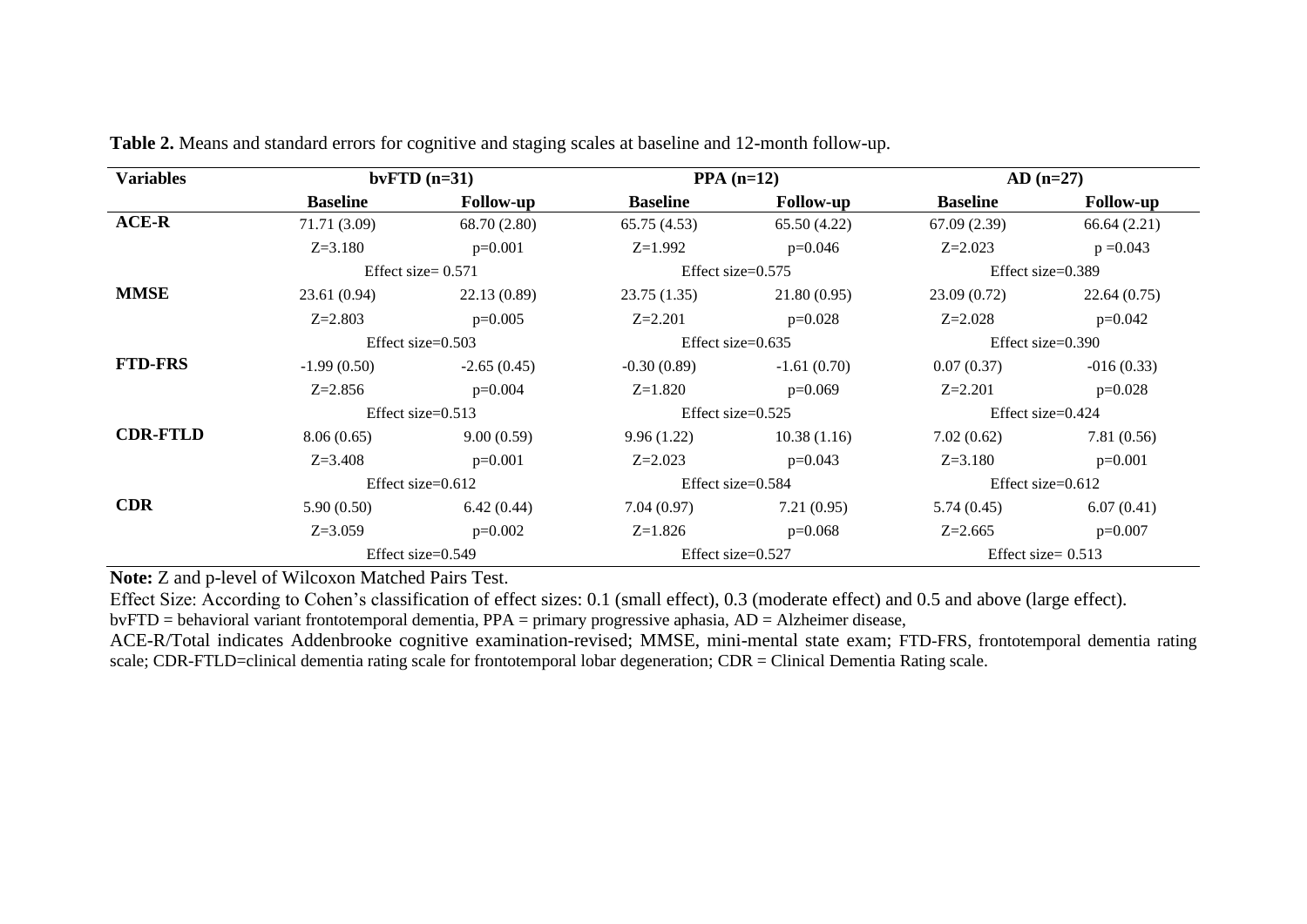

**Figure 2.** Proportion of patients in each severity stage for frontotemporal dementia (bvFTD), Alzheimer's disease (AD) and primary progressive aphasia (PPA) according to Frontotemporal Dementia Rating Scale (FTD-FRS) and to Clinical Dementia Rating Scale (CDR-SOB) and CDR-FTLD.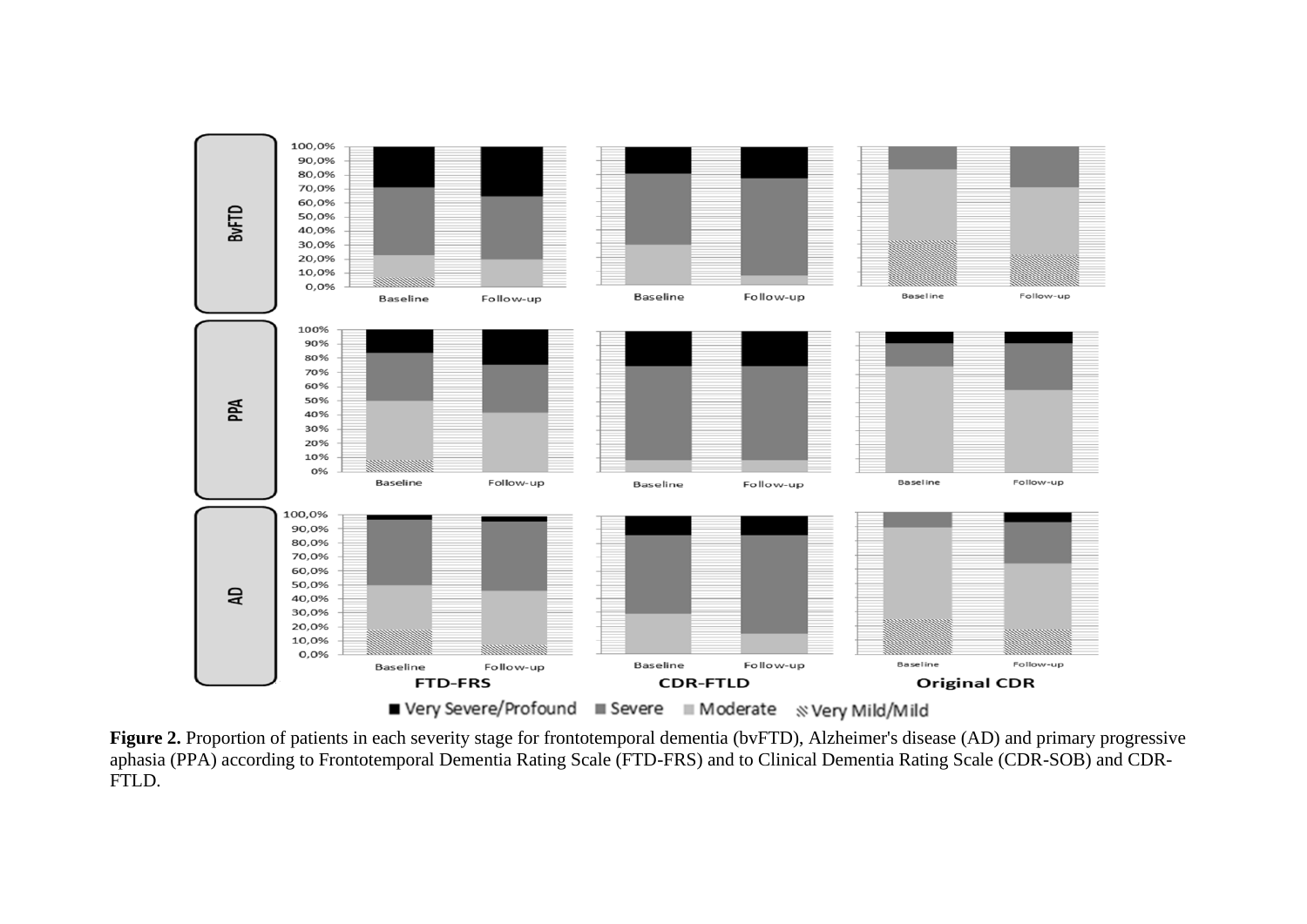| Variables        | bvFTD $(n=31)$ |          | PPA $(n=12)$ |          | $AD (n=27)$ |          |                 |
|------------------|----------------|----------|--------------|----------|-------------|----------|-----------------|
|                  | n/Mean         | $\%$ /SD | n/Mean       | $\%$ /SD | n/Mean      | $\%$ /SD | <i>p</i> -value |
| Age              | 54.61          | 10.54    | 51.75        | 19.01    | 50.18       | 17.38    | $0.671*$        |
| Schooling        | 13.48          | 3.81     | 13.17        | 2.48     | 13.18       | 3.65     | $0.884*$        |
| Sex (n, % women) | 27             | 87.1     | 9            | 75.0     | 20          | 71.4     | $0.873**$       |
| Relationship     |                |          |              |          |             |          |                 |
| Spouse $(n, %)$  | 16             | 51.6     | 6            | 50.0     | 10          | 35.7     | $0.639**$       |
| Son              | 11             | 35.5     | 5            | 41.7     | 12          | 42.9     |                 |
| Other            | $\overline{4}$ | 12.9     |              | 8.3      | 6           | 21.4     |                 |
| Hours caring/day | 14.19          | 8.51     | 15.67        | 6.90     | 13.00       | 7.45     | $0.414*$        |

Supplementary Table 1. Sociodemographic description of the caregiver sample stratified by clinical group at baseline.

Note. bv $FTD =$  behavioral variant frontotemporal dementia,  $PPA =$  primary progressive aphasia,  $AD = Alzheimer$  disease.  $* = Kruskal-Wallis test$ ,  $** = Pearson Chi-square test$ .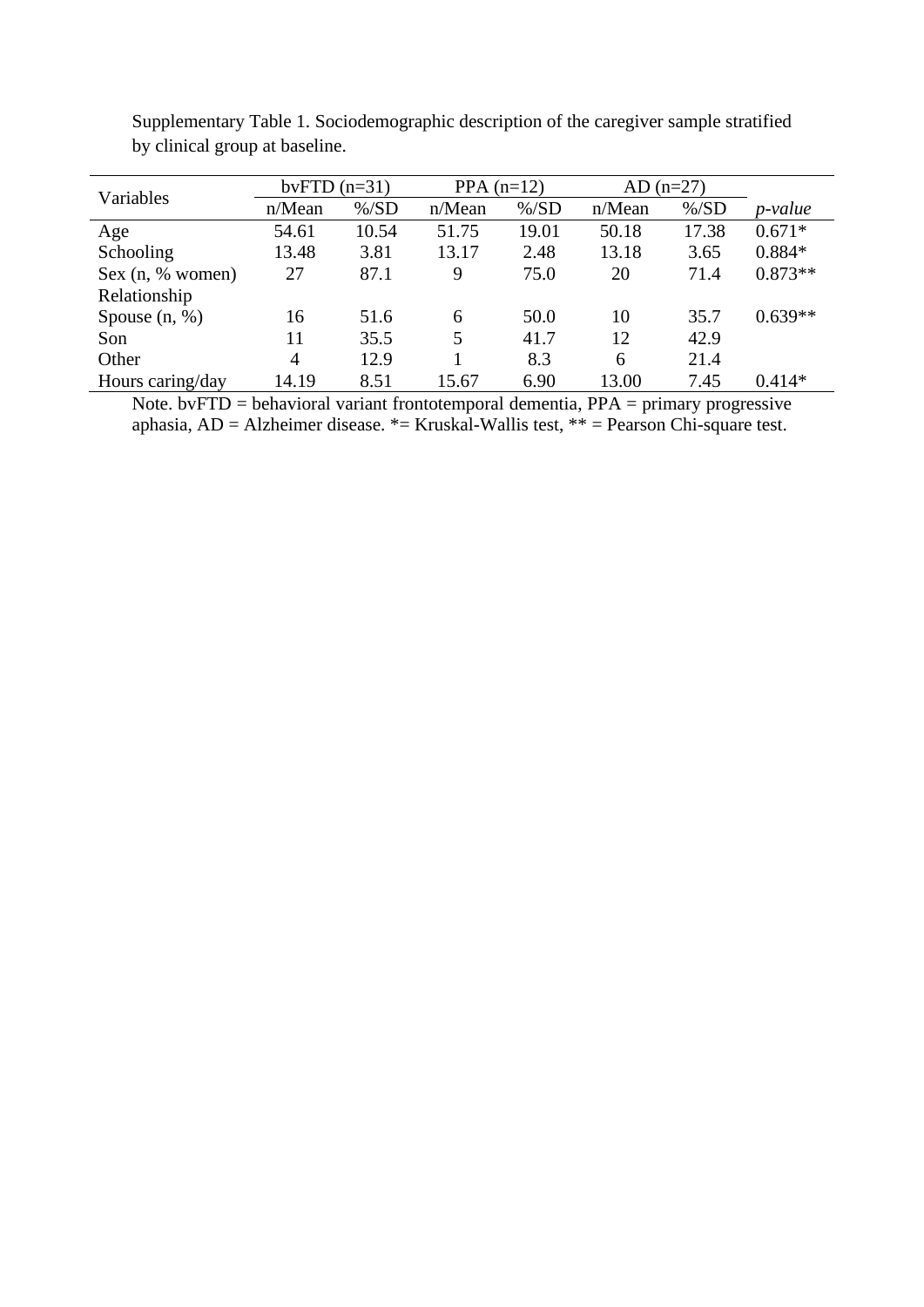| <b>I IND DUTCHILL</b><br><b>FTD-FRS</b> | $\frac{1}{2}$ or $\frac{1}{2}$ or $\frac{1}{2}$ or $\frac{1}{2}$ or $\frac{1}{2}$ or $\frac{1}{2}$ or $\frac{1}{2}$ or $\frac{1}{2}$<br>Time | n  | Mean  | Std.Dev. | Std.Error | Minimum | Median | Maximum |
|-----------------------------------------|----------------------------------------------------------------------------------------------------------------------------------------------|----|-------|----------|-----------|---------|--------|---------|
|                                         | <b>CDR-FTLD</b>                                                                                                                              |    |       |          |           |         |        |         |
| Very Mild                               | <b>Baseline</b>                                                                                                                              | 3  | 5.70  | 2.59     | 1.16      | 3.00    | 5.00   | 9.50    |
|                                         | Follow-up                                                                                                                                    | 3  | 6.10  | 2.48     | 1.11      | 3.00    | 6.50   | 9.50    |
| Mild                                    | <b>Baseline</b>                                                                                                                              | 5  | 8.83  | 4.31     | 2.49      | 5.00    | 8.00   | 13.50   |
|                                         | Follow-up                                                                                                                                    | 5  | 9.00  | 4.58     | 2.65      | 5.00    | 8.00   | 14.00   |
| Moderate                                | <b>Baseline</b>                                                                                                                              | 18 | 7.83  | 3.39     | 0.80      | 3.50    | 7.50   | 16.00   |
|                                         | Follow-up                                                                                                                                    | 18 | 8.39  | 3.11     | 0.73      | 5.00    | 8.00   | 16.00   |
| Severe                                  | <b>Baseline</b>                                                                                                                              | 32 | 8.69  | 4.11     | 0.73      | 2.50    | 7.75   | 19.00   |
|                                         | Follow-up                                                                                                                                    | 32 | 8.77  | 3.62     | 0.64      | 3.50    | 7.75   | 19.00   |
| Very Severe                             | <b>Baseline</b>                                                                                                                              | 7  | 9.29  | 2.84     | 1.07      | 5.50    | 10.50  | 13.00   |
|                                         | Follow-up                                                                                                                                    | 7  | 10.21 | 2.81     | 1,06      | 6.00    | 10.50  | 14.00   |
| Profound                                | <b>Baseline</b>                                                                                                                              | 5  | 10.40 | 2.16     | 0.97      | 7.50    | 10.00  | 13.00   |
|                                         | Follow-up                                                                                                                                    | 5  | 10.80 | 2.66     | 1.19      | 7.50    | 10.00  | 14.00   |

Supplementary Table 2. CDR-FTLD scores (means and standard deviations) according to FTD-FRS severity stages in the total sample  $(N= 70)$ .

Note. FTD-FRS, frontotemporal dementia rating scale; CDR-FTLD=clinical dementia rating

scale for frontotemporal lobar degeneration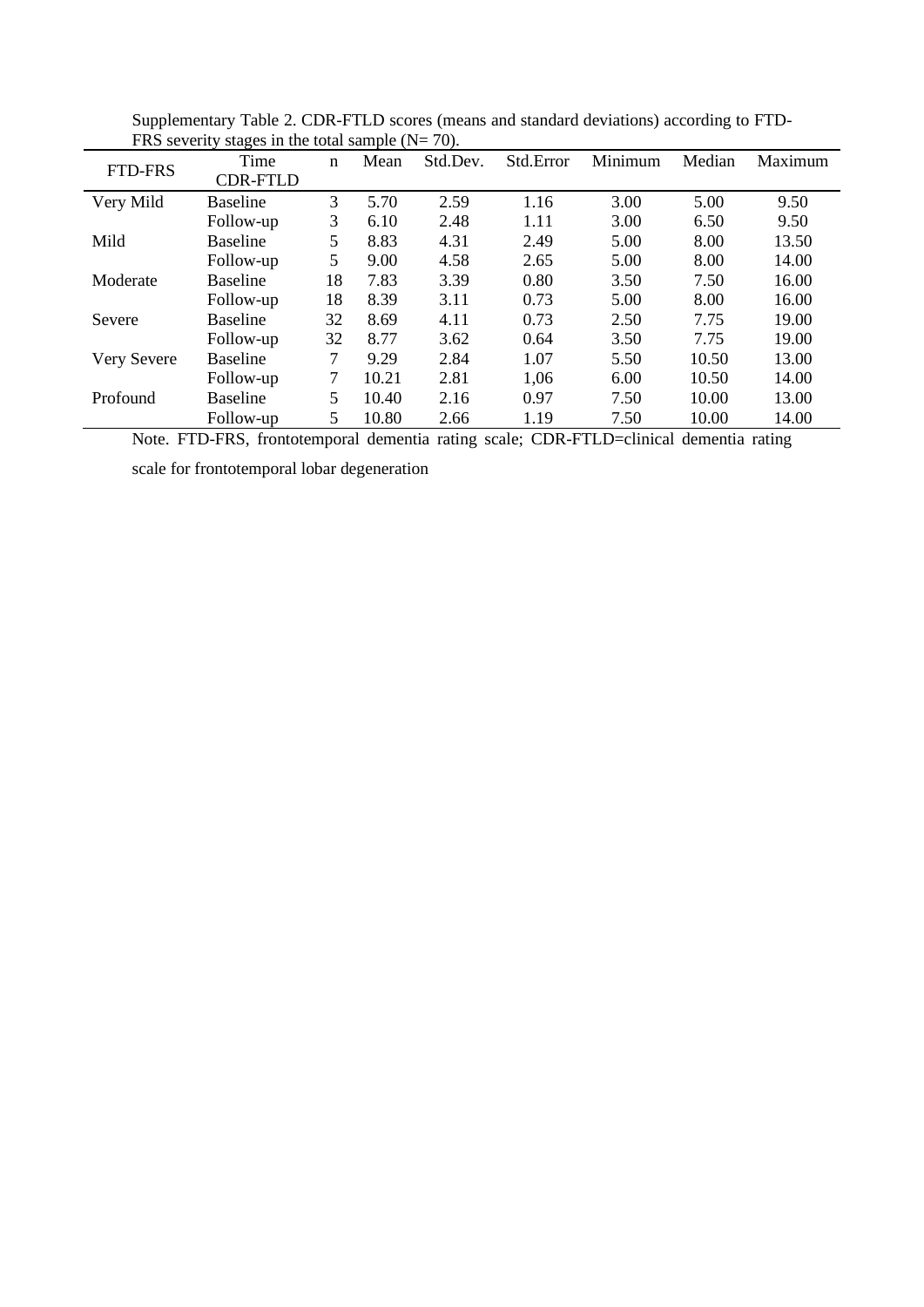| <b>FTD-FRS</b> | Time<br><b>CDR-FTLD</b> | n                        | Mean  | Std.Dev. | Std.Error                | Minimum | Median | Maximum                  |
|----------------|-------------------------|--------------------------|-------|----------|--------------------------|---------|--------|--------------------------|
| Very Mild      | <b>Baseline</b>         |                          | 8.00  |          |                          | 8.00    | 8.00   | 8.00                     |
|                | Follow-up               | 1                        | 8.00  | -        | $\overline{\phantom{a}}$ | 8.00    | 8.00   | 8.00                     |
| Mild           | <b>Baseline</b>         | $\overline{\phantom{0}}$ |       | -        | $\overline{\phantom{a}}$ |         | -      | $\overline{\phantom{0}}$ |
|                | Follow-up               |                          |       |          |                          |         |        | ۰                        |
| Moderate       | <b>Baseline</b>         | 7                        | 8.03  | 3.58     | 0.89                     | 2.50    | 7.75   | 15.00                    |
|                | Follow-up               | 7                        | 8.19  | 3.26     | 0.82                     | 3.50    | 7.75   | 15.00                    |
| Severe         | <b>Baseline</b>         | 16                       | 9.64  | 4.23     | 1.60                     | 3.50    | 9.50   | 16.00                    |
|                | Follow-up               | 16                       | 10.21 | 3.86     | 1.46                     | 5.50    | 9.50   | 16.00                    |
| Very Severe    | <b>Baseline</b>         | 5                        | 9.30  | 2.66     | 1.19                     | 5.50    | 9.00   | 11.00                    |
|                | Follow-up               | 5                        | 9.60  | 3.07     | 1.37                     | 6.00    | 10.00  | 14.00                    |
| Profound       | <b>Baseline</b>         | 2                        | 10.25 | 3.89     | 2.75                     | 7.50    | 10.25  | 13.00                    |
|                | Follow-up               | 2                        | 10.25 | 3.89     | 2.75                     | 7.50    | 10.25  | 13.00                    |

Supplementary Table 3. CDR-FTLD scores (means and standard deviations) according to FTD-FRS severity stages in the bvFTD group (N=31)

Note. FTD-FRS, frontotemporal dementia rating scale; CDR-FTLD=clinical dementia rating scale for frontotemporal lobar degeneration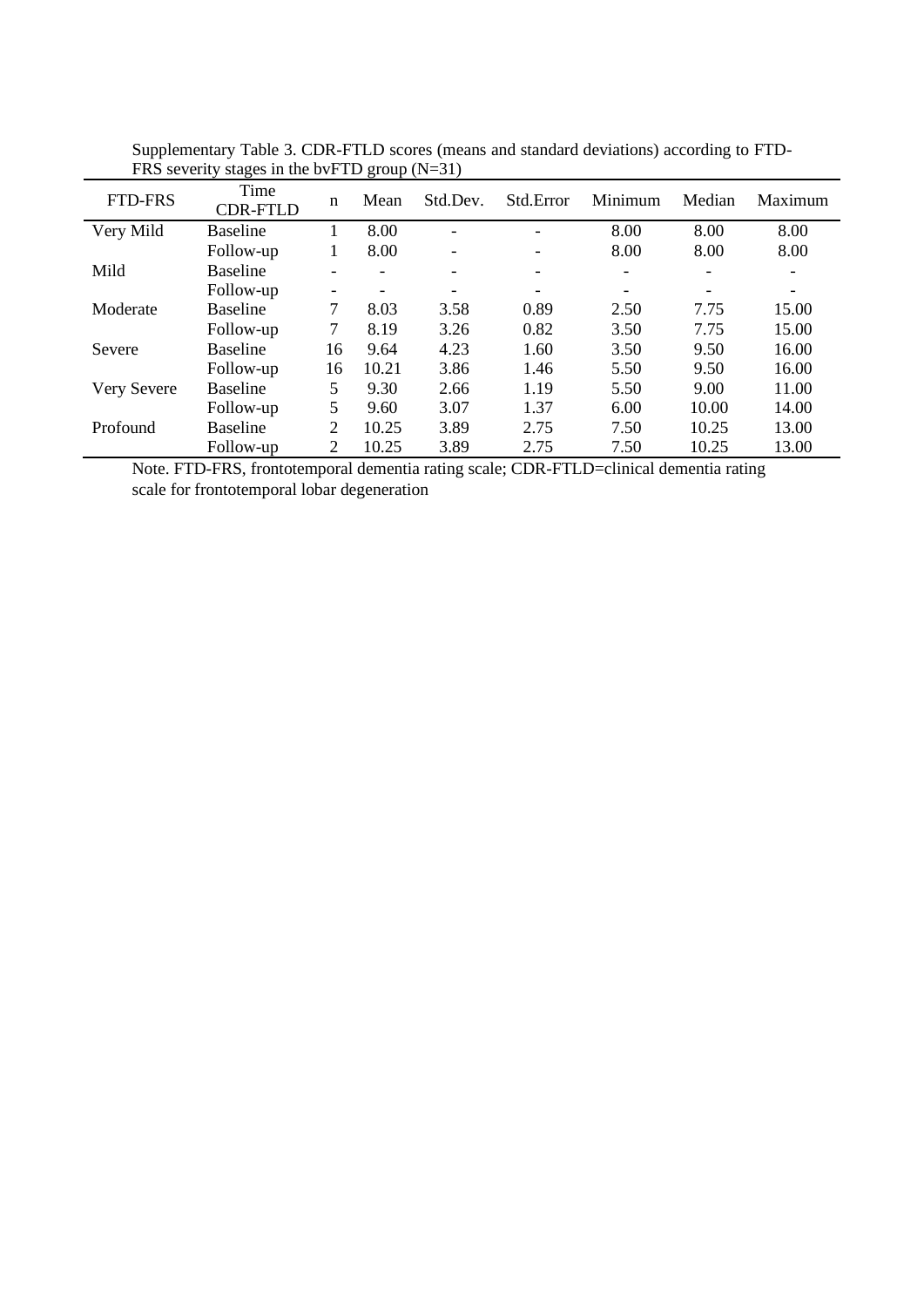| <b>FTD-FRS</b> | Time<br><b>CDR-FTLD</b> | n                        | Mean  | Std.Dev. | Std.Error | Minimum | Median | Maximum |
|----------------|-------------------------|--------------------------|-------|----------|-----------|---------|--------|---------|
| Very Mild      | <b>Baseline</b>         | 2                        | 7.17  | 2.52     | 1.45      | 4.50    | 7.50   | 9.50    |
|                | Follow-up               | 2                        | 7.67  | 2.36     | 1.36      | 5.00    | 8.50   | 9.50    |
| Mild           | <b>Baseline</b>         |                          | -     | ۰        |           |         |        |         |
|                | Follow-up               | $\overline{\phantom{a}}$ |       |          |           |         |        |         |
| Moderate       | <b>Baseline</b>         | 3                        | 9.25  | 6.01     | 4.25      | 5.00    | 9.25   | 13.50   |
|                | Follow-up               | 3                        | 9.50  | 6.36     | 4.50      | 5.00    | 9.50   | 14.00   |
| Severe         | <b>Baseline</b>         | 6                        | 11.58 | 4.62     | 1.89      | 6.50    | 10.25  | 19.00   |
|                | Follow-up               | 6                        | 12.08 | 4.13     | 1.69      | 8.00    | 10.50  | 19.00   |
| Very Severe    | <b>Baseline</b>         |                          |       |          |           |         |        |         |
|                | Follow-up               | $\overline{\phantom{a}}$ |       |          |           |         |        |         |
| Profound       | <b>Baseline</b>         |                          | 10.00 | ۰        |           | 10.00   | 10.00  | 10.00   |
|                | Follow-up               |                          | 10.00 |          |           | 10.00   | 10.00  | 10.00   |

Supplementary Table 4. CDR-FTLD scores (means and standard deviations) according to FTD-FRS severity stages in the PPA group ( $N= 12$ ).

Note. FTD-FRS, frontotemporal dementia rating scale; CDR-FTLD=clinical dementia rating scale for frontotemporal lobar degeneration